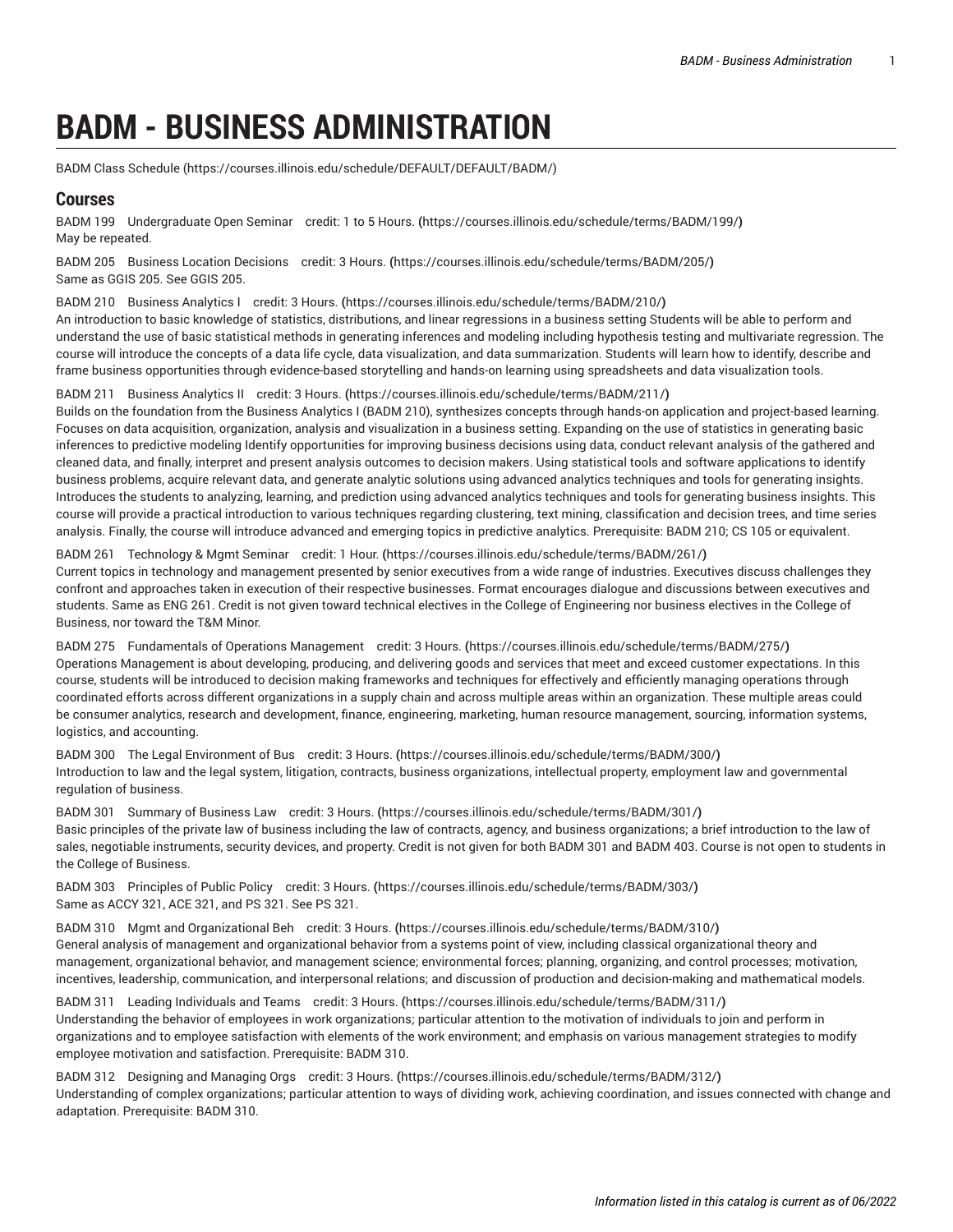BADM 313 Strategic Human Resource [Management](https://courses.illinois.edu/schedule/terms/BADM/313/) credit: 3 Hours. **(**<https://courses.illinois.edu/schedule/terms/BADM/313/>**)** Studies concepts and methods used by the staff personnel unit in building and maintaining an effective work force in an industrial organization; development of ability to design the personnel subsystem within the firm and to deal effectively with problems encountered in such areas as recruitment, selection, training, and wage and salary administration; and considerable emphasis on case analysis, role playing, and research. Prerequisite: [BADM 310](/search/?P=BADM%20310).

BADM 314 Leading [Negotiations](https://courses.illinois.edu/schedule/terms/BADM/314/) credit: 3 Hours. **(**<https://courses.illinois.edu/schedule/terms/BADM/314/>**)** Aims to advance students' ability to negotiate formal and informal business agreements and resolve conflicts effectively. Because leaders depend on others to accomplish goals, leaders need to be skilled negotiators to generate solution that are acceptable, valuable, and able to be implemented. Students will engage in a series of negotiations that provide practice and impart a framework for planning for, conducting, and analyzing negotiations. Restricted to College of Business students and Business Minor students. Restricted to students with Junior or Senior class standing.

BADM 320 Principles of [Marketing](https://courses.illinois.edu/schedule/terms/BADM/320/) credit: 3 Hours. **(**<https://courses.illinois.edu/schedule/terms/BADM/320/>**)** Emphasizes the concepts of planning, organization, control, and decision making as they are applied in the management of the marketing function. Provides an overview of aspects of the marketing discipline.

BADM 321 [Principles](https://courses.illinois.edu/schedule/terms/BADM/321/) of Retailing credit: 3 Hours. **(**<https://courses.illinois.edu/schedule/terms/BADM/321/>**)** Gives a general analysis of the structure of retailing emphasizing the retailing environment and operating efficiencies; includes patronage behavior, merchandise control, pricing, promotion, location, and vendor relations; and gives special attention to emerging trends in retailing. Prerequisite: [BADM 320](/search/?P=BADM%20320).

BADM 322 [Marketing](https://courses.illinois.edu/schedule/terms/BADM/322/) Research credit: 3 Hours. **(**<https://courses.illinois.edu/schedule/terms/BADM/322/>**)** Focuses on the techniques and methods of marketing research; emphasizes primarily survey research and experimental design; and offers students the opportunity to apply techniques to real-world situations. Additional fees may apply. See Class Schedule. Prerequisite: [BADM 320](/search/?P=BADM%20320).

BADM 323 Marketing [Communications](https://courses.illinois.edu/schedule/terms/BADM/323/) credit: 3 Hours. **(**<https://courses.illinois.edu/schedule/terms/BADM/323/>**)** Introduces the student to the topic of marketing communications and promotion management. Topics covered include: advertising, sales promotion, point-of-purchase communications, interactive marketing, and event sponsorships. Prerequisite: [BADM 320](/search/?P=BADM%20320).

BADM 324 [Purchasing](https://courses.illinois.edu/schedule/terms/BADM/324/) and Supply Mgmnt credit: 3 Hours. **(**<https://courses.illinois.edu/schedule/terms/BADM/324/>**)** Examines the analysis, planning, and forms of organization that are associated with the buying functions in business. Major focus on the principal issues involved in the procurement of raw materials, components, equipment, operating supplies, and services. Also treats the unique aspects of institutional and government purchasing. Case problems constitute a major vehicle of instruction. Prerequisite: Credit or concurrent enrollment in [BADM 320](/search/?P=BADM%20320).

BADM 325 [Consumer](https://courses.illinois.edu/schedule/terms/BADM/325/) Behavior credit: 3 Hours. **(**<https://courses.illinois.edu/schedule/terms/BADM/325/>**)** Studies the factors affecting customer behavior in household and organizational markets and their relevance for marketing management planning and analysis; provides an overview of explanations of consumption differences anchored in socioeconomic, demographic, cultural, and psychological processes; and surveys buyer decision-making processes and their implications for marketing strategy. Prerequisite: [BADM 320.](/search/?P=BADM%20320)

BADM 326 Pricing [Strategy](https://courses.illinois.edu/schedule/terms/BADM/326/) credit: 3 Hours. **(**<https://courses.illinois.edu/schedule/terms/BADM/326/>**)**

The role of pricing in contemporary marketing and major pricing decisions facing the firm; theoretical, economic, and practical methods and models for setting prices; pricing new products, initiating price changes, and responding to competitive pricing; the relationship of pricing objectives and strategies to the goals of the firm; and sealed bidding for contracts. Prerequisite: [BADM 320.](/search/?P=BADM%20320)

BADM 327 [Marketing](https://courses.illinois.edu/schedule/terms/BADM/327/) to Business and Govt credit: 3 Hours. **(**<https://courses.illinois.edu/schedule/terms/BADM/327/>**)** Introduces the general area of industrial marketing; examines the nature of industrial markets especially as they compare to consumer markets and emphasizes such factors as the demand for industrial goods, marketing intelligence systems for industrial firms, marketing strategy in industrial markets, and analyses and control of industrial marketing programs; integrates important concepts from sales management and business logistics

throughout the course; uses case studies. Prerequisite: [BADM 320.](/search/?P=BADM%20320)

BADM 328 Advanced Sales [Strategies](https://courses.illinois.edu/schedule/terms/BADM/328/) credit: 3 Hours. **(**<https://courses.illinois.edu/schedule/terms/BADM/328/>**)** Focuses on developing advanced sales techniques to help you succeed in the sales industry. These will be both strategic and tactical in nature and look at the various media platforms used today. It will include mock interviews, written sales proposals, and role-playing exercises that will facilitate application of effective sales techniques. Responsibilities, functions and skills necessary to be an effective sales manager are covered, including an evaluation of sales organizational structures, recruiting, selecting, testing, and training of salespeople. Related topics include compensation plans, controlling expenses, sales forecasting/projections, quotas, ethics, and motivation, among other sales topics. It will consist of lectures, assigned activities and role playing exercises, current materials / articles and information from sales / business / revenue development leaders with experience in sales management. You will also be exposed to industry professionals who will share their experiences with you.

BADM 329 New Product [Development](https://courses.illinois.edu/schedule/terms/BADM/329/) credit: 3 Hours. **(**<https://courses.illinois.edu/schedule/terms/BADM/329/>**)** Exposes student to business and marketing decisions in the context of new product development and marketing. Helps students learn how to use state-of-the-art management techniques to identify markets, develop new product ideas, measure customer benefits, and design profitable new products. Prerequisite: [BADM 320](/search/?P=BADM%20320).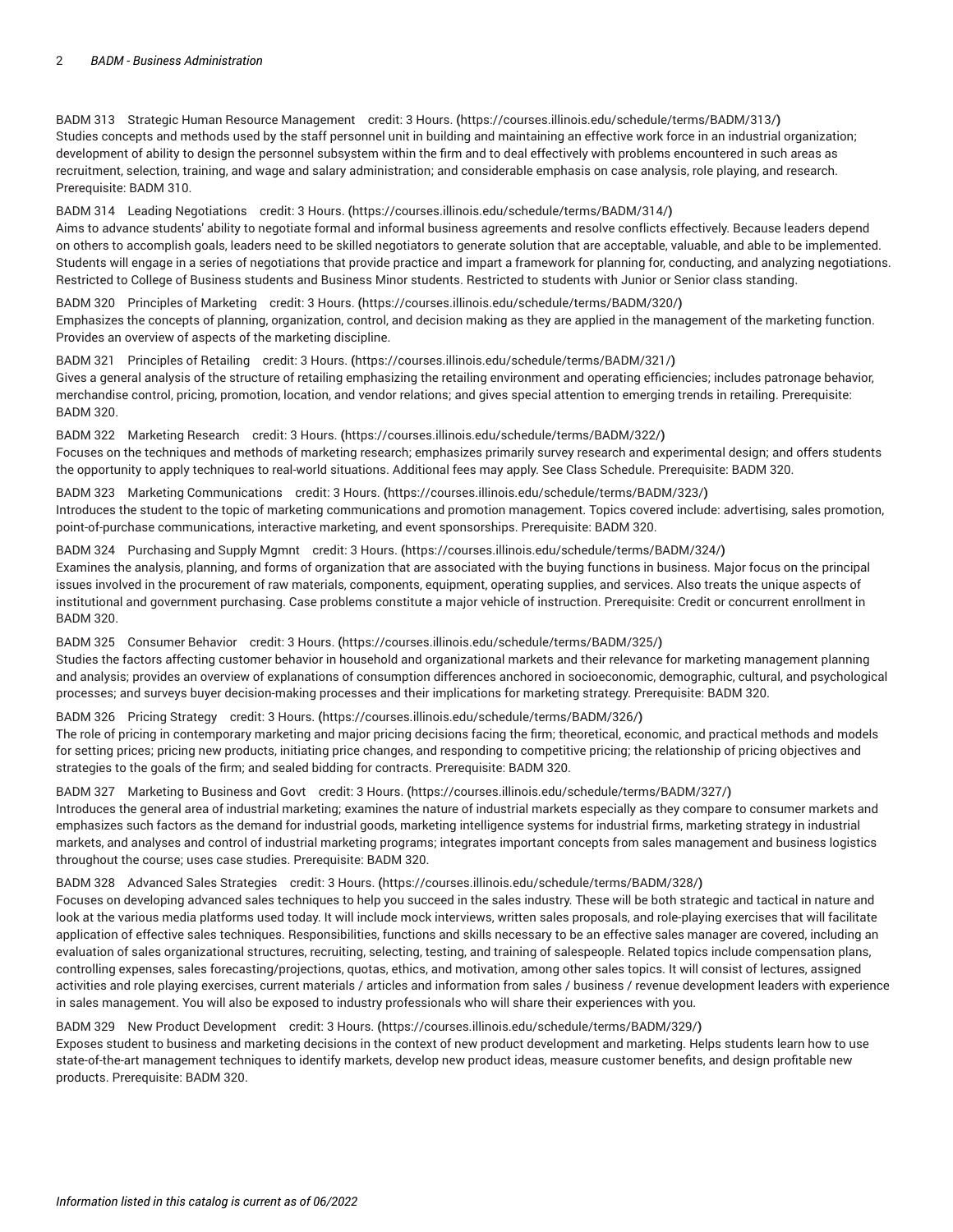### BADM 330 Brand [Management](https://courses.illinois.edu/schedule/terms/BADM/330/) credit: 3 Hours. **(**<https://courses.illinois.edu/schedule/terms/BADM/330/>**)**

Brand Management is an advanced Marketing elective that addresses the key issues of brand asset management faced by firms in the 21st century. Class discussions will focus on providing theoretical tools for uncovering and understanding the associations that consumers establish with their brands, for predicting the effects of these associations on brand-related judgments and behaviors, and for devising strategies for building strong brands Prerequisite: [BADM 320](/search/?P=BADM%20320).

#### BADM 331 [Making](https://courses.illinois.edu/schedule/terms/BADM/331/) Things credit: 3 Hours. **(**<https://courses.illinois.edu/schedule/terms/BADM/331/>**)**

Making Things is a hands-on course in which interdisciplinary teams of business, design and engineering students conceptualize, design, prototype, manufacture and market a new product. To create these products, they use 3D design software and hardware. The course is held in the Illinois MakerLab. By participating in this course, students develop teamwork, design, manufacturing and marketing skills. Additional fees may apply. See Class Schedule. Prerequisite: Junior or Senior class standing required.

BADM 332 Sustainable Product Design & Marketing Plans I: Bottom-Up Immersion in Subsistence [Marketplaces](https://courses.illinois.edu/schedule/terms/BADM/332/) credit: 4 Hours. **(**[https://](https://courses.illinois.edu/schedule/terms/BADM/332/) [courses.illinois.edu/schedule/terms/BADM/332/](https://courses.illinois.edu/schedule/terms/BADM/332/)**)**

Focuses on sustainable product design and enterprise plan development; uses extreme resource constrained contexts, i.e., subsistence marketplaces, to learn about bottom-up immersion and design for any context; virtual immersion in subsistence contexts; emersion of principles for business, design, and engineering; idea generation and evaluation by groups of business, engineering, design and other students; optional international field trips. Prerequisite: Application process. Junior or senior class standing.

# BADM 333 [Sustainable](https://courses.illinois.edu/schedule/terms/BADM/333/) Product Design & Marketing Plans II: Bottom-Up Enterprise & Marketing Innovation credit: 4 Hours. **(**[https://](https://courses.illinois.edu/schedule/terms/BADM/333/) [courses.illinois.edu/schedule/terms/BADM/333/](https://courses.illinois.edu/schedule/terms/BADM/333/)**)**

Focuses on sustainable product design and marketing plan development; uses extreme resource constrained contexts, subsistence marketplaces, to learn about bottom-up enterprise and innovation for any context; project based course focusing on systematic approach for designing sustainable products and developing enterprise plans; covers concept generation and evaluation, detailed design, cost modeling, market-testing & prototyping, product innovation, and sustainable enterprise plan development for subsistence marketplaces or upward innovation for advanced economies. Prerequisite: [BADM 332](/search/?P=BADM%20332) or instructor approval. Junior or senior class standing.

# BADM 334 [Sustainable](https://courses.illinois.edu/schedule/terms/BADM/334/) Marketing Enterprises credit: 3 Hours. **(**<https://courses.illinois.edu/schedule/terms/BADM/334/>**)** Understanding of the relationship between sustainable marketing/business practices, societal welfare and ecological systems; topics covered including sustainability in the areas of consumption and consumer behavior, product design, marketing research, value chains and communications; project to apply marketing and business concepts toward a business plan for organizations that captures economic, environmental and social

sustainability. Prerequisite: Junior or Senior Class Standing.

# BADM 335 Supply Chain [Management](https://courses.illinois.edu/schedule/terms/BADM/335/) Basics credit: 3 Hours. **(**<https://courses.illinois.edu/schedule/terms/BADM/335/>**)** Course broadly exposes students to the basics of supply chain management. It concentrates on the basic concepts, terminology, techniques and tools in supply chain management. Introduces the main functions of supply chain management and its interface with marketing, finance, and information management. Studies the interactions among the logistics of manufacturing, inventory, and transportation. Students are introduced to mathematical modeling and computer simulations to optimize the performance of supply chains.

# BADM 336 [Modeling](https://courses.illinois.edu/schedule/terms/BADM/336/) the Supply Chain credit: 3 Hours. **(**<https://courses.illinois.edu/schedule/terms/BADM/336/>**)** Course introduces students to supply chain modeling. It covers optimization and simulation modeling, value stream mapping, and the SCOR model for representation of supply chains. Models for strategic and tactical decision-making in supply chain design and operations will be considered. Presents examples of supply chain modeling in practice and integration of supply chain models with other business functions. Prerequisite: [BADM 335](/search/?P=BADM%20335).

BADM 337 [Practicum](https://courses.illinois.edu/schedule/terms/BADM/337/) in Supply Chain Mgt credit: 3 Hours. **(**<https://courses.illinois.edu/schedule/terms/BADM/337/>**)** This is the capstone course for the Supply Chain Management major. Students are required to work in teams to solve real-world supply chain management problems using the tools and techniques learned from their other classes. Students are required to present their progress and final reports to both the faculty and company sponsors. Also covers some basic elements of project management and a large case study.

BADM 338 Global Supply Chain [Management](https://courses.illinois.edu/schedule/terms/BADM/338/) credit: 3 Hours. **(**<https://courses.illinois.edu/schedule/terms/BADM/338/>**)** Due to intense global competition, companies increasingly realize the importance of global supply chain management, as they have become more involved with their cross-border suppliers and customers in order to meet customer expectations in a global marketplace. This course in 'global supply chain management' focuses on specialized topics arising in the context of procurement, operations, transportation, finance, and governance of relationships of multiple international buyer and supplier organizations.

BADM 340 Ethical [Dilemmas](https://courses.illinois.edu/schedule/terms/BADM/340/) of Business credit: 3 Hours. **(**<https://courses.illinois.edu/schedule/terms/BADM/340/>**)** Examines business decision making and the role ethics plays in that process. Analysis of how managers behave and whether ethical choices are knowingly made or only realized thereafter. The object is to increase awareness of the moral dimension of business activity. This course satisfies the General Education Criteria for: Advanced Composition

BADM 341 Foundations of Strategic [Management](https://courses.illinois.edu/schedule/terms/BADM/341/) credit: 3 Hours. **(**<https://courses.illinois.edu/schedule/terms/BADM/341/>**)** Aims to provide the conceptual foundations and analytical tools for strategic decision-making. Drawing from major theories of strategic management, such as game theory, transaction-costs theory, and dynamic resource-based theory, the course covers key issues in corporate strategy and internal organization. Through lectures, case analyses, and simulation games, students learn to apply theoretical frameworks to various strategic issues related to diversification, M&A, strategic alliances, organizational structure, culture, and incentive system.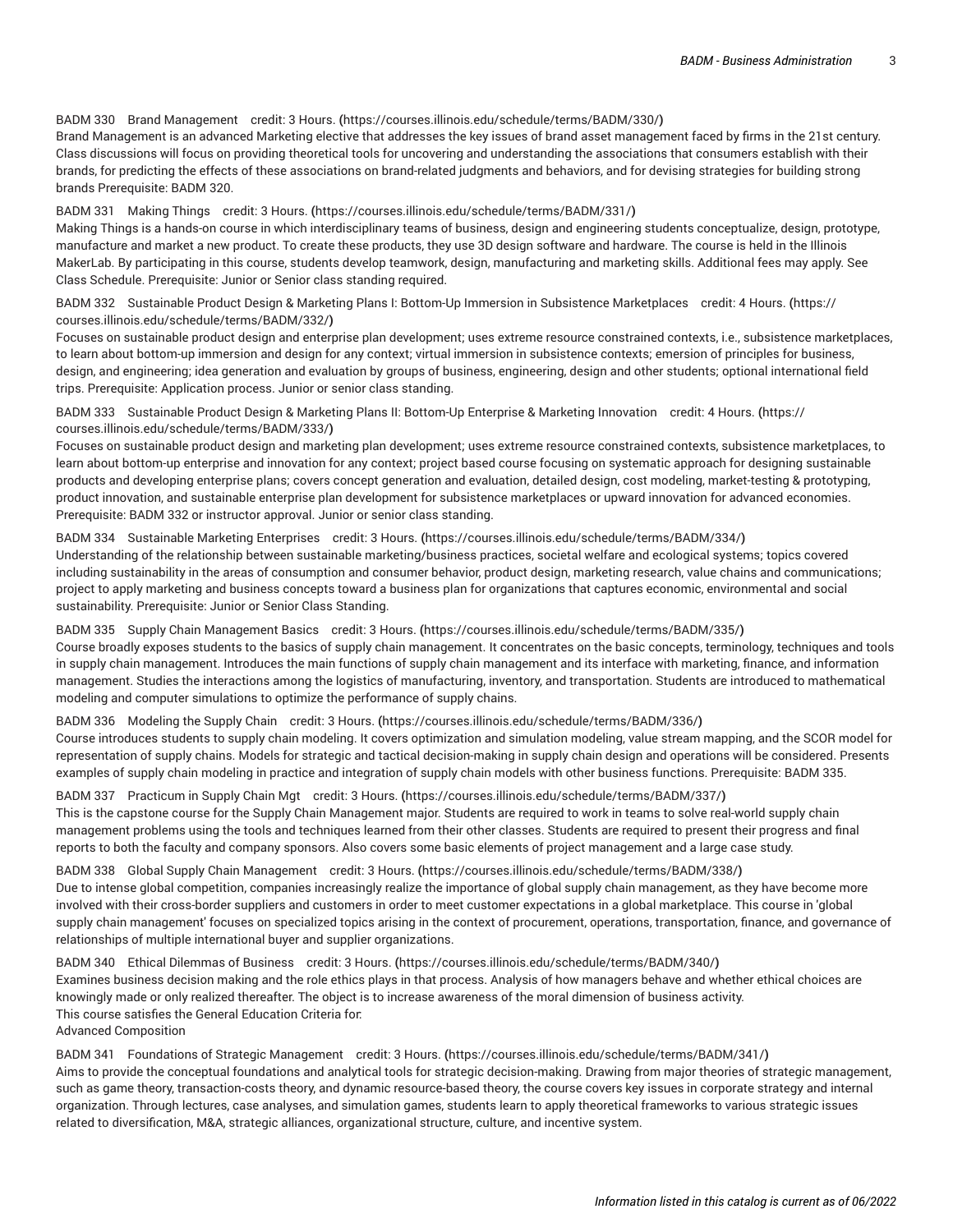BADM 346 Introduction to [Entrepreneurship](https://courses.illinois.edu/schedule/terms/BADM/346/) credit: 3 Hours. **(**<https://courses.illinois.edu/schedule/terms/BADM/346/>**)** Introduces students to the entrepreneurial process and to essential business concepts relevant to entrepreneurship. Students will learn about the key activities of entrepreneurship, including idea generation, resource acquisition, and business model development, and about multiple forms of entrepreneurship, including startups, within-company new businesses and social ventures. The course also addresses the intersection of entrepreneurship and broader societal issues. Approved for Letter and S/U grading.

BADM 350 IT for Networked [Organizations](https://courses.illinois.edu/schedule/terms/BADM/350/) credit: 3 Hours. **(**<https://courses.illinois.edu/schedule/terms/BADM/350/>**)** Examines the information technology and its impact on modern organizations. Topics include: (1) IT, Internet Technologies, E-Commerce and business models, (2) organizing and modeling enterprise data, (3) Network protocol and architecture, (4) development of IT systems, and (5) IT management and organization design.

#### BADM 351 Social Media [Strategy](https://courses.illinois.edu/schedule/terms/BADM/351/) credit: 3 Hours. **(**<https://courses.illinois.edu/schedule/terms/BADM/351/>**)**

Business managers of today must be equipped to deal with the new reality of a highly connected society. In this course, students will learn foundational concepts of Social Media and their applications for generating value for their customers, the society, and the business itself. The course aims to develop analytical skills and understanding of the opportunities and challenges that social media, global collaboration and new ways of engaging customers pose for the firm. An emphasis will be placed on managerial decision making in the context of the social media phenomenon.

BADM 352 Database Design and [Management](https://courses.illinois.edu/schedule/terms/BADM/352/) credit: 3 Hours. **(**<https://courses.illinois.edu/schedule/terms/BADM/352/>**)** Introduce the modern concepts, techniques and management practices when dealing with data and use of data in organizations. Topics include data modeling, database logical and physical designs, implementation, database administration and web-based database environment. Students will be involved in constructing a database and researching an advanced topic to solidify the learning.

BADM 353 Info Sys [Analysis](https://courses.illinois.edu/schedule/terms/BADM/353/) and Design credit: 3 Hours. **(**<https://courses.illinois.edu/schedule/terms/BADM/353/>**)** Methodologies and techniques used and deliverables created in developing large-scale information systems, including preliminary planning, feasibility analysis, design implementation, and post-implementation review of the system; a term-long project which familiarizes students with methodology and techniques is required.

BADM 354 Mgmt of Data [Communications](https://courses.illinois.edu/schedule/terms/BADM/354/) credit: 3 Hours. **(**<https://courses.illinois.edu/schedule/terms/BADM/354/>**)** Course stresses a top-down, business oriented approach to evaluating and selecting data communications technology. Students who successfully complete this course gain practical knowledge of network telecommunications technology including hardware and software. They learn enough to allow them to help design systems that include network components. Prerequisite: [BADM 350.](/search/?P=BADM%20350)

### BADM 355 Enterprise Software [Management](https://courses.illinois.edu/schedule/terms/BADM/355/) credit: 3 Hours. **(**<https://courses.illinois.edu/schedule/terms/BADM/355/>**)**

Almost every professional who works in a field related to Information Technology requires an understanding of how enterprise projects and IT projects, in general, should be managed. Provides fundamental managerial skills for students who will work on IT projects. Covers different kinds of enterprise software applications - Enterprise Resource Planning Systems, Customer Relationship management systems and supply chain management IT systems. Students will get hands-on understanding through a term project and project-management software. Discusses approaches to estimate and manage costs, schedules and resources. Students get an understanding of real-world challenges through case studies throughout the course. May be repeated in subsequent terms. Prerequisite: [BADM 350.](/search/?P=BADM%20350)

# BADM 356 Data Science and [Analytics](https://courses.illinois.edu/schedule/terms/BADM/356/) credit: 3 Hours. **(**<https://courses.illinois.edu/schedule/terms/BADM/356/>**)**

In this course, you will learn not only data analytic techniques but also the managerial implications of competing with analytics. You will understand the managerial challenges of using data analytics to develop a strategic advantage through readings and case studies. You will learn techniques such as statistical inference, linear modeling, sentiment analytics, and data mining through hands-on exercises in R. R is an open source language that has grown in importance and usage in corporations. Finally, you will be able to present and interpret data through an understanding of data visualization techniques.

#### BADM 357 Digital Making [Seminar](https://courses.illinois.edu/schedule/terms/BADM/357/) credit: 3 Hours. **(**<https://courses.illinois.edu/schedule/terms/BADM/357/>**)**

The third industrial revolution is upon us, and you have the ability to create functional products on your desktop, by using some inexpensive and accessible tools. This course will help you get trained on many of these tools and technologies, you will also experiment and make these objects. We will explore 3D scanning, modeling and printing to rapidly prototype products. We will experiment with open hardware, micro-controllers such as Arduinos, to explore the concept of the internet of things. We will also have guest lectures in design thinking, digital making and some stories from passionate makers from the community and beyond. Business students encouraged to apply, but all majors and all years welcome. Additional fees may apply. See Class Schedule.

### BADM 358 Big Data [Platforms](https://courses.illinois.edu/schedule/terms/BADM/358/) credit: 3 Hours. **(**<https://courses.illinois.edu/schedule/terms/BADM/358/>**)**

Provides students a deep understanding of the fundamentals of big data platforms and data engineering, data analytics and algorithms for analytical use cases. Experimenting end to end pipelines on cloud platforms: data collection to deployment Prerequisite: [BADM 352](/search/?P=BADM%20352).

# BADM 359 Business Problem [Formulation](https://courses.illinois.edu/schedule/terms/BADM/359/) and Solution credit: 3 Hours. **(**<https://courses.illinois.edu/schedule/terms/BADM/359/>**)**

This course prepares students to critically formulate and solve a range of real-world problems faced by business organizations. Addressing business problems is central to the professional services offered by management consultants across many fields (e.g., strategy, technology, market analysis, operations, supply chain, organization). The course employs a unique classroom model that combines faculty expertise with executive experience from the consulting industry, which allows students to benefit from hands-on experiential learning about business problems. Approved for Letter and S/U grading. Prerequisite: Sophomore or Junior standing required.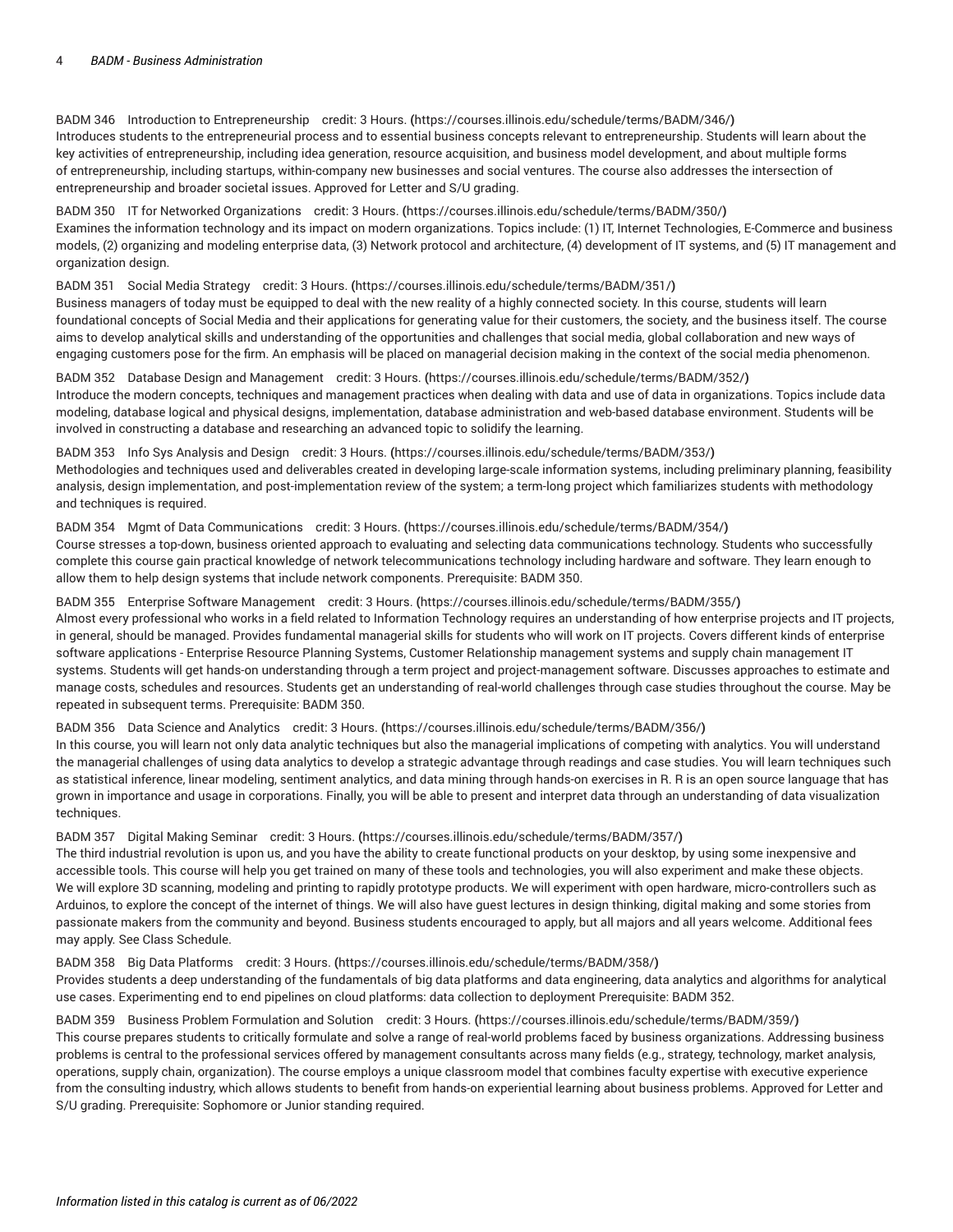# BADM 360 Digital [Marketing](https://courses.illinois.edu/schedule/terms/BADM/360/) credit: 3 Hours. **(**<https://courses.illinois.edu/schedule/terms/BADM/360/>**)**

Designed to help you acquire a strong understanding of what is and how to develop a Digital Marketing strategy. We will be evaluating each step in the development of the strategy and getting hands on experience in the latest digital media platforms. You will be learning how to research brands, how to develop strategies, how to determine problems and solutions, how to evaluate information and how to present and defend your work.

## BADM 361 [Marketing](https://courses.illinois.edu/schedule/terms/BADM/361/) Analytics credit: 3 Hours. **(**<https://courses.illinois.edu/schedule/terms/BADM/361/>**)**

The recent growth in structured and unstructured data combined with sophisticated techniques for leveraging these data for decision-making, creates huge opportunities for marketers. This course introduces key concepts in marketing analytics and shows how analytics can help solve real-world marketing problems. Covered topics include data scraping, text analysis, data visualization, machine learning, causal and predictive models. Each technique is implemented using "mini cases" in R programming with unique datasets from a variety of marketing contexts. Prerequisite: [BADM 210](/search/?P=BADM%20210) and [BADM 211.](/search/?P=BADM%20211)

BADM 365 New Product [Marketing](https://courses.illinois.edu/schedule/terms/BADM/365/) credit: 3 Hours. **(**<https://courses.illinois.edu/schedule/terms/BADM/365/>**)** Exposes engineering students to the discipline of marketing and to business decision-making in the unique context of new product marketing decisions. Credit is not given for both [BADM 365](/search/?P=BADM%20365) and [BADM 320](/search/?P=BADM%20320).

BADM 366 Product Design and [Development](https://courses.illinois.edu/schedule/terms/BADM/366/) credit: 3 Hours. **(**<https://courses.illinois.edu/schedule/terms/BADM/366/>**)** Presents an overview of the product development process from concept generation to design manufacturing and project management. There is an emphasis on product definition, early concept development, visual reasoning and engineering graphics. Students work in cross disciplinary teams working through product development projects. Same as [TMGT 366.](/search/?P=TMGT%20366) Prerequisite: Admission to the Technology and Management Program.

BADM 367 Mgmt of Innov and [Technology](https://courses.illinois.edu/schedule/terms/BADM/367/) credit: 3 Hours. **(**<https://courses.illinois.edu/schedule/terms/BADM/367/>**)** Course focuses on the strategic management of technology and innovation in organizations. It builds primarily on broad models of technological evolution and organizational change. Same as [TMGT 367.](/search/?P=TMGT%20367)

BADM 370 Information Security [Management](https://courses.illinois.edu/schedule/terms/BADM/370/) credit: 3 Hours. **(**<https://courses.illinois.edu/schedule/terms/BADM/370/>**)** In the information technology driven world of today, information security and cybersecurity have assumed great importance due to the dangers from hackers, cyber-attacks, viruses, malware, and other threats. In this course, students will be exposed to the key aspects of information security and cybersecurity management with a focus on management and implementation issues in the business world, cost-benefit matters, and discussion of topics pertaining to effectively detecting, managing and mitigating information security/cybersecurity threats.

BADM 374 [Management](https://courses.illinois.edu/schedule/terms/BADM/374/) Decision Models credit: 3 Hours. **(**<https://courses.illinois.edu/schedule/terms/BADM/374/>**)** Introduction to methods of operations research from an executive or managerial viewpoint, emphasizing formulation of business problems in quantitative terms; industrial applications of linear programming, dynamic programming, game theory, probability theory, queuing theory, and inventory theory. Prerequisite: [ECON 203](/search/?P=ECON%20203) or [BADM 210](/search/?P=BADM%20210).

BADM 375 [Operations](https://courses.illinois.edu/schedule/terms/BADM/375/) Strategy credit: 3 Hours. **(**<https://courses.illinois.edu/schedule/terms/BADM/375/>**)** Students will learn how organizations can gain and sustain competitive advantage through their operations capabilities. The course content will cover manufacturing and service contexts across industries such as airline, consulting, entertainment, healthcare, hospitality, information technology, and retail. Cases and examples will be used to explore technologies such as blockchain and internet of things (IOT), issues such as supply chain risk and social responsibility, and business models such as alliances and sharing economy.

BADM 376 [Enterprise](https://courses.illinois.edu/schedule/terms/BADM/376/) Proc Integr & Dynm credit: 3 Hours. **(**<https://courses.illinois.edu/schedule/terms/BADM/376/>**)** Enterprise-level study of a business that focuses on the integration and management of many interrelated processes. The focus is on linkages between these business processes and the management of these linkages in a dynamic business environment. Prerequisite: [BADM 375.](/search/?P=BADM%20375)

BADM 377 Project [Management](https://courses.illinois.edu/schedule/terms/BADM/377/) credit: 3 Hours. **(**<https://courses.illinois.edu/schedule/terms/BADM/377/>**)** In-depth treatment of management concepts, tools, and techniques that apply to the organization, planning, and control of projects; particular emphasis on analyzing needs, defining work, scheduling tasks, allocating resources; assessing costs, managing risks; tracking and evaluating performance; and building and leading teams.

BADM 378 Logistics [Management](https://courses.illinois.edu/schedule/terms/BADM/378/) credit: 3 Hours. **(**<https://courses.illinois.edu/schedule/terms/BADM/378/>**)**

Treats the total flow of materials from their acquisition as basic or unprocessed supplies to delivery of the finished product, as well as the related counter-flows of information that both record and control material movement. Major topics include forecasting material requirements; transportation planning; order processing system; raw material, in-process and finished goods inventory management; packaging; in plant and field warehousing; location theory (space, time, and cost trade- offs); communications; and control.

BADM 379 Business Process [Improvement](https://courses.illinois.edu/schedule/terms/BADM/379/) credit: 3 Hours. **(**<https://courses.illinois.edu/schedule/terms/BADM/379/>**)** The survival and growth of any organization requires the continuous improvement of its processes. This course focuses on philosophies and tools for enhancing customer-defined value created through processes. Contemporary process improvement programs are emphasized along with conventional ideas - topics include Statistical Quality Control, Value Stream Mapping, Total Quality Management, and Six Sigma.

BADM 380 [International](https://courses.illinois.edu/schedule/terms/BADM/380/) Business credit: 3 Hours. **(**<https://courses.illinois.edu/schedule/terms/BADM/380/>**)** Introduces the field of international business and management. Examines the economic, political, and legal environments of international business. Analyzes differences in financial management, marketing, and management practices for firms doing business abroad.

BADM 381 Multinational [Management](https://courses.illinois.edu/schedule/terms/BADM/381/) credit: 3 Hours. **(**<https://courses.illinois.edu/schedule/terms/BADM/381/>**)** Examines critical issues facing managers who work in multinational firms. Designed to develop students' skills for working in a global business environment. Topics include foreign market entry strategies, global management of the functional areas of business, and management and control of multinational firms in the global marketplace.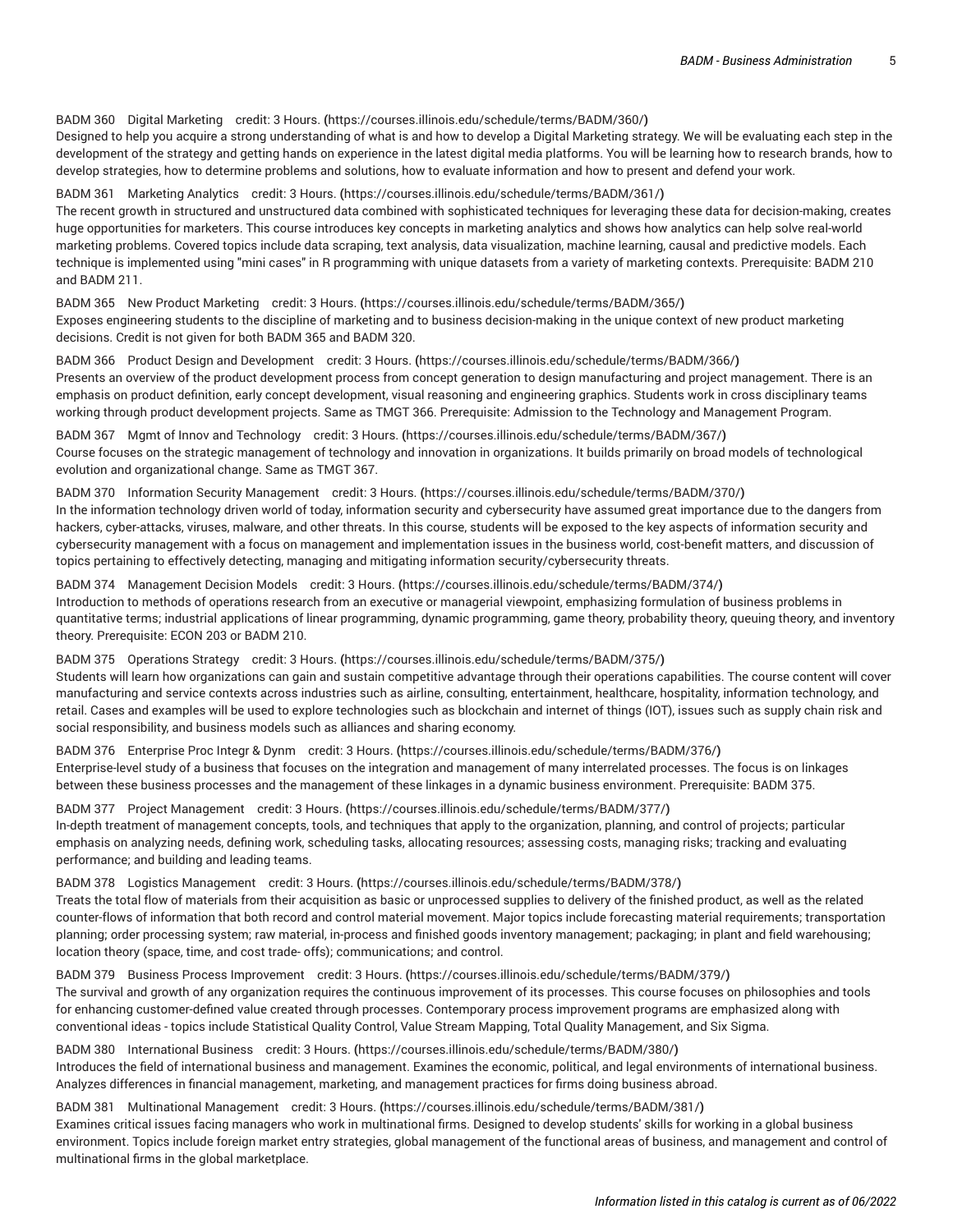BADM 382 [International](https://courses.illinois.edu/schedule/terms/BADM/382/) Marketing credit: 3 Hours. **(**<https://courses.illinois.edu/schedule/terms/BADM/382/>**)** Analyzes marketing strategy across national boundaries, the problems of marketing within foreign countries, and the coordination of global marketing programs. Includes problems faced by the exporter, licensor, joint venture, and multinational firm. The full range of market activities are discussed from a global perspective. Prerequisite: [BADM 320](/search/?P=BADM%20320).

BADM 383 Topics in [International](https://courses.illinois.edu/schedule/terms/BADM/383/) Business credit: 3 Hours. **(**<https://courses.illinois.edu/schedule/terms/BADM/383/>**)** Examines topics related to international business that are not covered in [BADM 380,](/search/?P=BADM%20380) [BADM 381](/search/?P=BADM%20381), [BADM 382,](/search/?P=BADM%20382) [BADM 338](/search/?P=BADM%20338). Possible topics include crosscultural management issues, cross-border merger and acquisition activities, the historical context of global capitalism, doing business in emerging economies, global research and development efforts, and global strategic human resource management. May be repeated in the same or separate semesters to a maximum of 6 hours, if topics vary. Prerequisite: [BADM 380](/search/?P=BADM%20380).

BADM 394 Senior [Research](https://courses.illinois.edu/schedule/terms/BADM/394/) I credit: 2 to 4 Hours. **(**<https://courses.illinois.edu/schedule/terms/BADM/394/>**)** Research and readings course for students majoring in business administration. May be taken by students in the college honors program in partial fulfillment of the honors requirements. May be repeated in the same or separate terms for unlimited undergraduate hours. Not applicable to graduate or professional hours.

BADM 395 [Special](https://courses.illinois.edu/schedule/terms/BADM/395/) Topics credit: 1 to 4 Hours. **(**<https://courses.illinois.edu/schedule/terms/BADM/395/>**)** Special topics of interest to students majoring in Business Administration. May be repeated if topics vary. Not applicable to graduate or professional hours.

BADM 403 Corporate & [Commercial](https://courses.illinois.edu/schedule/terms/BADM/403/) Law credit: 4 Hours. **(**<https://courses.illinois.edu/schedule/terms/BADM/403/>**)** Advanced discussion of corporate and commercial law, including topics tested on the CPA exam: agency, contracts, debtor-creditor relationships, governmental regulation of business and business organizations. 4 undergraduate hours. 4 graduate hours.

BADM 420 Advanced Marketing [Management](https://courses.illinois.edu/schedule/terms/BADM/420/) credit: 3 Hours. **(**<https://courses.illinois.edu/schedule/terms/BADM/420/>**)** Integrative study of methods and models for marketing decision-making; emphasizes the application of analytical tools and behavioral and quantitative models to marketing decision-making. Uses lectures, case studies and simulation exercises. 3 undergraduate hours. No graduate credit. Prerequisite: [BADM 320](/search/?P=BADM%20320).

BADM 436 [International](https://courses.illinois.edu/schedule/terms/BADM/436/) Business Immersion credit: 3 or 4 Hours. **(**<https://courses.illinois.edu/schedule/terms/BADM/436/>**)** Same as [ACE 436.](/search/?P=ACE%20436) See [ACE 436](/search/?P=ACE%20436).

BADM 438 Agri-food Strategic [Management](https://courses.illinois.edu/schedule/terms/BADM/438/) credit: 3 Hours. **(**<https://courses.illinois.edu/schedule/terms/BADM/438/>**)** Same as [ACE 431.](/search/?P=ACE%20431) See [ACE 431](/search/?P=ACE%20431).

BADM 440 Business [Applications](https://courses.illinois.edu/schedule/terms/BADM/440/) of GIS credit: 3 or 4 Hours. **(**<https://courses.illinois.edu/schedule/terms/BADM/440/>**)** Same as [GGIS 440.](/search/?P=GGIS%20440) See [GGIS 440.](/search/?P=GGIS%20440)

BADM 445 Small Business [Consulting](https://courses.illinois.edu/schedule/terms/BADM/445/) credit: 4 Hours. **(**<https://courses.illinois.edu/schedule/terms/BADM/445/>**)** Through guided experience, students identify and offer advice to local small business firms; exposes students, serving as consultants, to the wide variety of problems facing the smaller firm as well as enables them to apply current business methods to real problems. Students work in teams. 4 undergraduate hours. 4 graduate hours.

BADM 446 [Entrepreneurship:](https://courses.illinois.edu/schedule/terms/BADM/446/) New Venture Creation credit: 4 Hours. **(**<https://courses.illinois.edu/schedule/terms/BADM/446/>**)** Focuses on the opportunities, risks, and management problems involved in establishing and operating new ventures. Covers the steps included in starting a new venture, such as evaluating the opportunity, determining financial and operational requirements and resources, and deciding on the structure of the organization. Includes management issues faced by individual entrepreneurs. 4 undergraduate hours. 4 graduate hours. Prerequisite: [BADM 346](/search/?P=BADM%20346) required for undergraduate students.

BADM 447 Legal Issues in [Entrepreneurship](https://courses.illinois.edu/schedule/terms/BADM/447/) credit: 4 Hours. **(**<https://courses.illinois.edu/schedule/terms/BADM/447/>**)** Addresses legal issues that entrepreneurs will deal with such as leaving your present employer, the right legal structure to adopt; sole proprietorship, partnership, LLC or corporation, implementing the new structure, protecting IP assets, financing the new business, running the new business, including contracts, sales, agency and employment law issues. Exit strategies for the business are also explored. 4 undergraduate hours. 4 graduate hours.

BADM 449 [Business](https://courses.illinois.edu/schedule/terms/BADM/449/) Policy and Strategy credit: 3 Hours. **(**<https://courses.illinois.edu/schedule/terms/BADM/449/>**)** Analysis of policy formulation and implementation from a company-wide standpoint; emphasis on integration of knowledge and approaches across functional areas; both endogeneous and exogeneous factors which affect company policies; and the role of the firm in society. 3 undergraduate hours. No graduate credit.

BADM 451 E-com Apps & [Web-based](https://courses.illinois.edu/schedule/terms/BADM/451/) Systems credit: 3 or 4 Hours. **(**<https://courses.illinois.edu/schedule/terms/BADM/451/>**)** Provides students with technical skills for building web-based e-commerce applications using the Microsoft.NET framework as well as knowledge of web services. Topics include: ActiveServerPages.NET (ASP.NET), VisualBasic.NET (VB.NET), XML, web services, the Microsfot.NET framework. 3 undergraduate hours. 4 graduate hours. Prerequisite: [BADM 350.](/search/?P=BADM%20350)

BADM 453 Business [Intelligence](https://courses.illinois.edu/schedule/terms/BADM/453/) credit: 3 Hours. **(**<https://courses.illinois.edu/schedule/terms/BADM/453/>**)**

Provides a conceptual and practical overview of analytical tools, techniques, and practices used to support data-driven decision making in organizations. Topics include data visualization, data mining, machine learning techniques and business intelligence programming languages. 3 undergraduate hours. No graduate credit.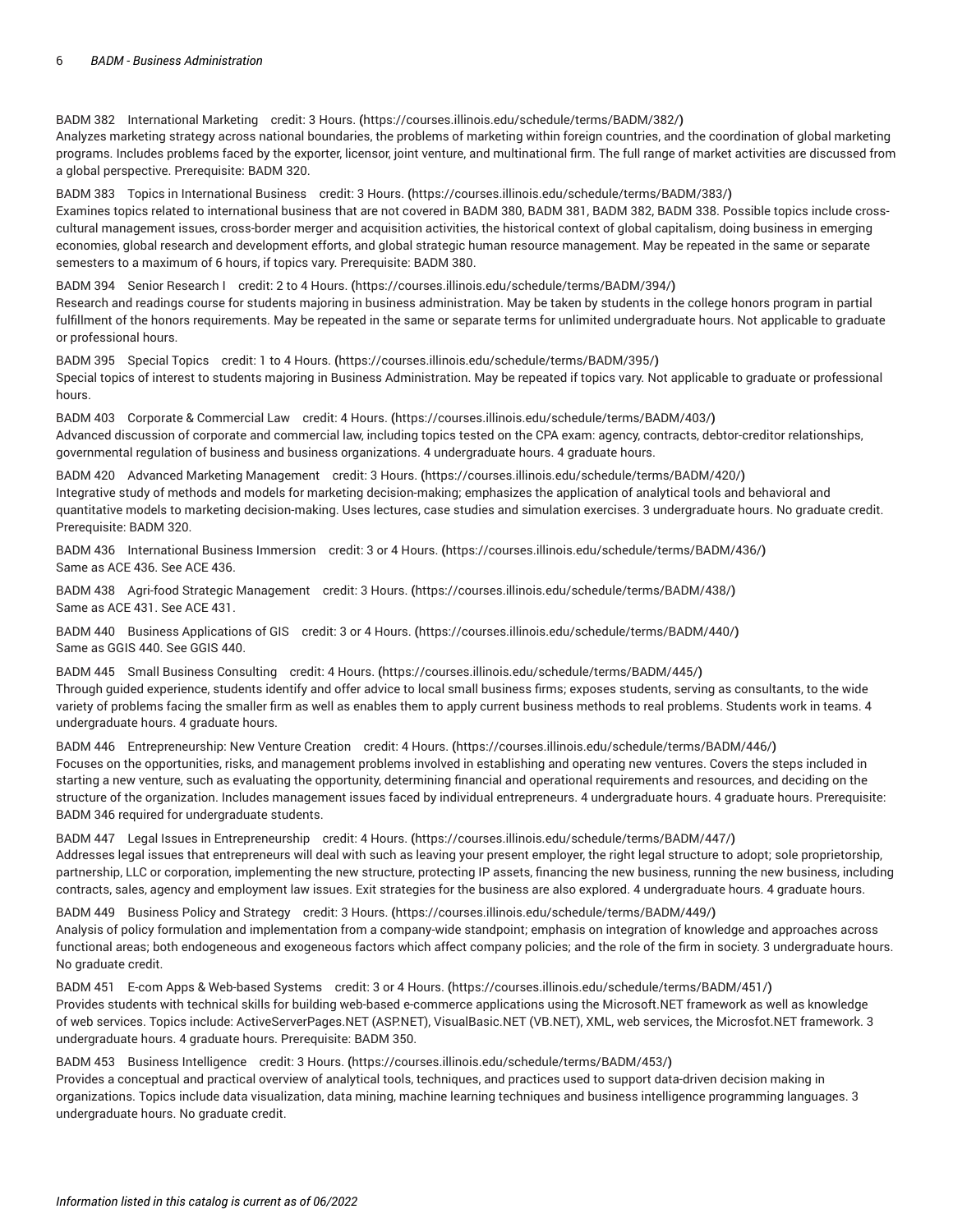BADM 454 Enterprise [Computing](https://courses.illinois.edu/schedule/terms/BADM/454/) Mgmt credit: 3 Hours. **(**<https://courses.illinois.edu/schedule/terms/BADM/454/>**)** Aims to prepare students with programming skills for building and managing enterprise applications. Java is used as the language for implementation. C and C++ are also introduced briefly. General principles of computing are emphasized over specific languages. 3 undergraduate hours. No graduate hours. Prerequisite: [BADM 350.](/search/?P=BADM%20350)

BADM 458 IT [Governance](https://courses.illinois.edu/schedule/terms/BADM/458/) credit: 3 or 4 Hours. **(**<https://courses.illinois.edu/schedule/terms/BADM/458/>**)**

Provides students with a core body of knowledge concerning the state of development, research and business practice of IT governance on topics such as: managerial issues for the prevention of business frauds and threats; the key technology for IT governance for users and businesses; issues concerning integrity control, privacy, ethics, risk management, and reliability; best practices concerning regulatory compliance requirements; and enterprise information management issues, policies and practices. 3 undergraduate hours. 4 graduate hours. Prerequisite: [BADM 350](/search/?P=BADM%20350).

BADM 460 Business Process [Modeling](https://courses.illinois.edu/schedule/terms/BADM/460/) credit: 3 Hours. **(**<https://courses.illinois.edu/schedule/terms/BADM/460/>**)** Introduces the identification and analysis of various aspects of business processes. The course defines business processes and provides tools for designing and analyzing them. Same as [TMGT 460](/search/?P=TMGT%20460). 3 undergraduate hours. No graduate credit. Prerequisite: [BADM 367](/search/?P=BADM%20367).

BADM 461 Tech, Eng, & Mgt Final [Project](https://courses.illinois.edu/schedule/terms/BADM/461/) credit: 2 Hours. **(**<https://courses.illinois.edu/schedule/terms/BADM/461/>**)** Course is the capstone interdisciplinary new product development project course for the Technology & Management Program. Students work in crossfunctional teams (joint business and engineering teams) to solve new product development project problems provided by client firms. Because the client firms differ each year, so do the problems. Same as [TMGT 461](/search/?P=TMGT%20461). 2 undergraduate hours. No graduate credit. May be repeated up to 4 hours. Prerequisite: [BADM 366](/search/?P=BADM%20366), [BADM 367,](/search/?P=BADM%20367) [BADM 460](/search/?P=BADM%20460).

BADM 463 iVenture Accelerator Seminar I: Topics in [Entrepreneurship](https://courses.illinois.edu/schedule/terms/BADM/463/) credit: 3 Hours. **(**<https://courses.illinois.edu/schedule/terms/BADM/463/>**)** Designed for students actively engaged in learning through venturing, primarily students in the iVenture Accelerator, the educational accelerator for top student startups at Illinois. This highly collaborative course provides theory, context, and skills to enhance experiential learning-by-venturing. Topics include: feasibility analysis, business modeling, industry analysis, competitor analysis, ethical and legal foundations, corporate forms, building venture teams, growth financing, marketing for startups, intellectual property protection and commercialization, and planning for growth. 3 undergraduate hours. 3 graduate hours. May be repeated in separate terms to a maximum of 6 hours. Prerequisite: Restricted to students admitted to the iVenture Accelerator program.

BADM 464 iVenture Accelerator Seminar II: Topics in [Entrepreneurship](https://courses.illinois.edu/schedule/terms/BADM/464/) credit: 3 Hours. **(**<https://courses.illinois.edu/schedule/terms/BADM/464/>**)** Designed for students actively engaged in learning through venturing, primarily students in the iVenture Accelerator. Alongside collaboratively planning and discussing the future of their ventures, we explore the interplay of venturing, entrepreneurial skills, and career decisions. Students conduct quarterly board meetings; develop personal boards of advisors; and learn from speakers who have built diverse, entrepreneurial careers. Topics include: venture management and governance, financing, team hiring and dynamics, and strategies for growth. 3 undergraduate hours. 3 graduate hours. May be repeated in separate terms to a maximum of 6 hours. Prerequisite: Restricted to students admitted to the iVenture Accelerator program.

BADM 501 [Introduction](https://courses.illinois.edu/schedule/terms/BADM/501/) to Business credit: 4 Hours. **(**<https://courses.illinois.edu/schedule/terms/BADM/501/>**)** This course is designed to give students a broad-based introduction into managing businesses as a gateway to the rest of the specialized master's degree curriculum. 4 graduate hours. No professional credit.

BADM 502 [Communicating](https://courses.illinois.edu/schedule/terms/BADM/502/) with Data and Decision Making credit: 2 Hours. **(**<https://courses.illinois.edu/schedule/terms/BADM/502/>**)** Making decisions in organizations often require data, an approach that is increasingly becoming critical with proliferation of data. Data has to be understood for insights, to aid in decision making or presented to others to persuade. This course will introduce concepts and techniques to understand and communicate data for insights and decision-making. Topics include types of data, data visualization, descriptive statistics, understanding and representing variation, multiple variables, time series and maps. The course will follow a practice based approach. 2 graduate hours. No professional credit.

BADM 503 Classics in Business [Administration](https://courses.illinois.edu/schedule/terms/BADM/503/) credit: 2 Hours. **(**<https://courses.illinois.edu/schedule/terms/BADM/503/>**)** Graduate seminar. Presents foundational literature to introduce the theoretical origins of the different areas of Business Administration and explores the linkages among these areas. Outlines the impact of the foundational works on subsequent research. 2 graduate hours. No professional credit. Prerequisite: Ph.D. standing in BADM or consent of instructor.

BADM 504 Phil of [Science](https://courses.illinois.edu/schedule/terms/BADM/504/) and Bus Admin credit: 2 Hours. **(**<https://courses.illinois.edu/schedule/terms/BADM/504/>**)** Introduction to philosophy of science that focuses on the nature of discovering and justifying knowledge in the business disciplines. Specific issues of interest are the nature of scientific truth, validation of theories, prediction and explanation. Discusses applications to research in various business disciplines. Prerequisite: Ph.D. standing in BADM or consent of instructor.

BADM 507 Emp. Res. [Methods](https://courses.illinois.edu/schedule/terms/BADM/507/) in Bus. Adm. credit: 4 Hours. **(**<https://courses.illinois.edu/schedule/terms/BADM/507/>**)** Research methodology for the study of administrative, industrial, and consumer behavior and organizations; Foundations of measurement - Construct definition, Domain delineation, Reliability, Dimensionality, and Validity, Reliability analysis, Exploratory and Confirmatory factor analysis; Alternative methods of data collection - laboratory experimentation, survey research design, and qualitative research. A completed individual research project involving the development of an entire method is formally presented in class and submitted as a paper. Prerequisite: Ph.D. standing in BADM or consent of instructor.

BADM 508 [Leadership](https://courses.illinois.edu/schedule/terms/BADM/508/) and Teams credit: 2 or 4 Hours. **(**<https://courses.illinois.edu/schedule/terms/BADM/508/>**)** Develops and integrates fundamental behavioral concepts and theory having administrative applications; initially focuses on the individual decision maker and ultimately includes interpersonal, organizational, and social structures and influences; and develops strategies and methods of research on behavioral applications in business.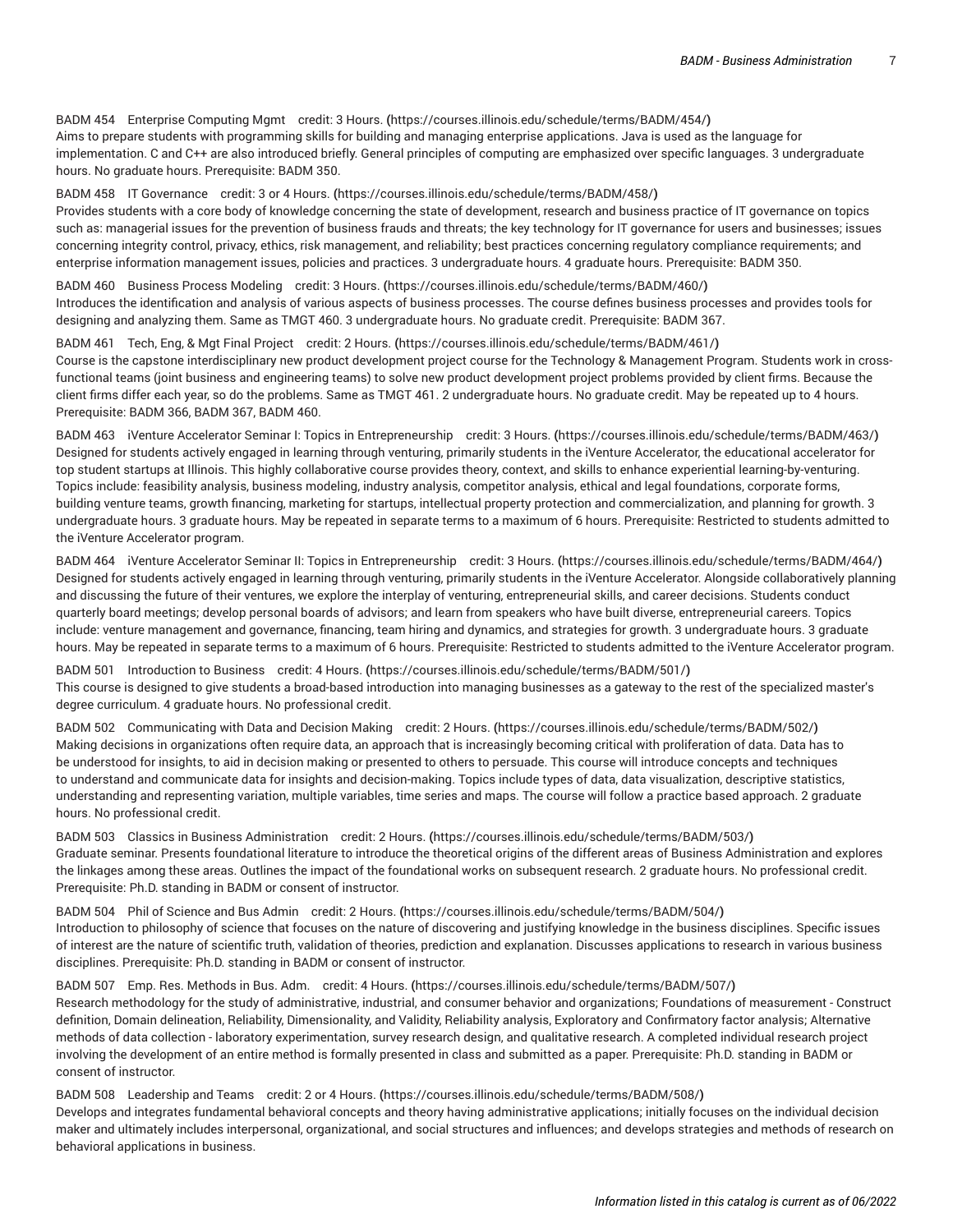BADM 509 Managing [Organizations](https://courses.illinois.edu/schedule/terms/BADM/509/) credit: 2 or 4 Hours. **(**<https://courses.illinois.edu/schedule/terms/BADM/509/>**)** Examines and analyzes the organization as a social system and the impact of its various components on work attitudes and behavior; topics include the development of organizational structures, organizational effectiveness, decision making and policy formulation, leadership, and change.

BADM 510 Founds of [Organizational](https://courses.illinois.edu/schedule/terms/BADM/510/) Behav credit: 4 Hours. **(**<https://courses.illinois.edu/schedule/terms/BADM/510/>**)** Introduction to the principal theories and important empirical research in various disciplines that study organizations; in addition to examination of the subject matter content of various disciplines, students critically examine the capacities and limitations of the various fields to make contributions to the study of organizations. Same as [PS 514,](/search/?P=PS%20514) [PSYC](/search/?P=PSYC%20553) 553, and [SOC 575.](/search/?P=SOC%20575) Prerequisite: Enrollment as a major in organizational sciences in a cooperating program or consent of instructor.

BADM 512 HR [Management](https://courses.illinois.edu/schedule/terms/BADM/512/) and Strategy credit: 4 Hours. **(**<https://courses.illinois.edu/schedule/terms/BADM/512/>**)** Same as [LER 565.](/search/?P=LER%20565) See [LER 565](/search/?P=LER%20565).

BADM 513 [Communication](https://courses.illinois.edu/schedule/terms/BADM/513/) Strategy in Bus credit: 2 Hours. **(**<https://courses.illinois.edu/schedule/terms/BADM/513/>**)** Offers an introduction to communication, business presentation, and essential interpersonal skills, including message clarity, attentive listening, and constructive feedback for more effective cooperation, conflict management, teamwork and productivity. Covers communication concepts and skills that help heighten emotional intelligence and offer strategies for communicating effectively across cultural, generational and gender lines. 2 graduate hours. No professional credit. Prerequisite: For MSM majors only.

BADM 514 Managing [Innovation](https://courses.illinois.edu/schedule/terms/BADM/514/) credit: 2 Hours. **(**<https://courses.illinois.edu/schedule/terms/BADM/514/>**)**

Provides a solid grounding to students interested in managing various aspects of the innovation process that facilitate the creation, synthesis, and organization of knowledge for the development of economically valued products, processes, and services within organizations. Covers both the analytic frameworks for understanding the innovation process as well as the strategic and organizational challenges involved in managing technological innovation. Specifically focuses on managerial actions that create the organizational environment in which new opportunities are identified and new business models are developed to create value. Prerequisite: [BADM 508](/search/?P=BADM%20508) or consent of the instructor.

BADM 515 Oral Comm for [Business](https://courses.illinois.edu/schedule/terms/BADM/515/) credit: 4 Hours. **(**<https://courses.illinois.edu/schedule/terms/BADM/515/>**)**

This class builds communication skills for the English language business environment for international students. It includes work on pronunciation deficits, but also units on broader communication topics, including social interaction skills, appropriate business language, interviewing, and presentations. The class incorporates workshops on specific scenarios such as making a sales pitch, delivering an annual report, handling the press, presenting a case study, communicating during a crisis, and communicating in specific contexts such as within technology, entrepreneur or venture capital fairs. 4 graduate hours. No professional credit. Prerequisite: MSTM students.

BADM 519 Seminar in [Organizational](https://courses.illinois.edu/schedule/terms/BADM/519/) Behavior and Theory credit: 4 Hours. **(**<https://courses.illinois.edu/schedule/terms/BADM/519/>**)** Seminar in topics of organizational behavior and organizational theory. Topics include: Seminar in Organizational Behavior (explores current and classic research in the field of organizational behavior); and Seminar in Organizational Theory (explores current and classic research in the field of Organizational Theory). 4 graduate hours. No professional credit. May be repeated in the same or separate terms to a maximum of 8 hours, if topics vary. Prerequisite: Ph.D. standing in BADM or consent of instructor.

BADM 520 Marketing [Management](https://courses.illinois.edu/schedule/terms/BADM/520/) credit: 2 or 4 Hours. **(**<https://courses.illinois.edu/schedule/terms/BADM/520/>**)** Introduces concepts useful in understanding marketing systems and buyer behavior in addition to developing skills in making marketing decisions; the orientation is primarily managerial and uses examples from both business and non-business contexts.

BADM 521 [Marketing](https://courses.illinois.edu/schedule/terms/BADM/521/) Strategy credit: 4 Hours. **(**<https://courses.illinois.edu/schedule/terms/BADM/521/>**)** Formal analysis of strategy drawing on concepts from the theory of games, decision theory, value theory, and information theory; topics cover elements of game models, classes of decision problems, games against nature, modern utility theory, information theory, group decision making, statistical decision theory, and linear and nonlinear optimization.

### BADM 522 Social Media [Analytics](https://courses.illinois.edu/schedule/terms/BADM/522/) credit: 4 Hours. **(**<https://courses.illinois.edu/schedule/terms/BADM/522/>**)**

This course takes an in-depth look at social networks, social media platforms and online advertising to offer students an advantage in many positions involving marketing, consulting and brand management both on the buyer and seller side of social media. Students with an interest in entrepreneurship will also find the course useful as new businesses often rely on social media marketing. This course offers an overview of how marketing has (and has not) changed due to the rise of social media. It will equip students with the relevant knowledge, perspectives, and practical skills required to develop marketing strategies that leverage the opportunities inherent in social media and consumer-to-consumer social interactions for achieving business and marketing goals. The emphasis of this course is on understanding consumers' social interactions, the various social media channels available to marketers, how to build social marketing strategies, and how to track their effectiveness. Also, since social media is heavily technology-driven we will cover relevant related aspects in digital marketing more broadly, as well as emerging topics in electronic commerce, mobile marketing, and social media startups. 4 graduate hours. No professional credit. Credit is not given for [BADM 522](/search/?P=BADM%20522) and [BADM 590](/search/?P=BADM%20590) (31482) section SMA.

BADM 523 [Consumer](https://courses.illinois.edu/schedule/terms/BADM/523/) Behavior credit: 4 Hours. **(**<https://courses.illinois.edu/schedule/terms/BADM/523/>**)** Studies alternative models of buyer behavior; focuses attention on psychological, sociological, and economic factors including motivation, learning, attitudes, personality, reference groups, social stratification, demographics, life-styles, and cross-cultural differences and their impact on purchasing, consumption, and choice decisions.

BADM 524 Pricing [Strategy](https://courses.illinois.edu/schedule/terms/BADM/524/) and Tactics credit: 4 Hours. **(**<https://courses.illinois.edu/schedule/terms/BADM/524/>**)** Develops concepts and techniques for formulating and administering prices in a variety of business situations. Focuses on understanding the internal and external environment through relevant information acquisition and analysis for developing appropriate pricing strategies and tactics.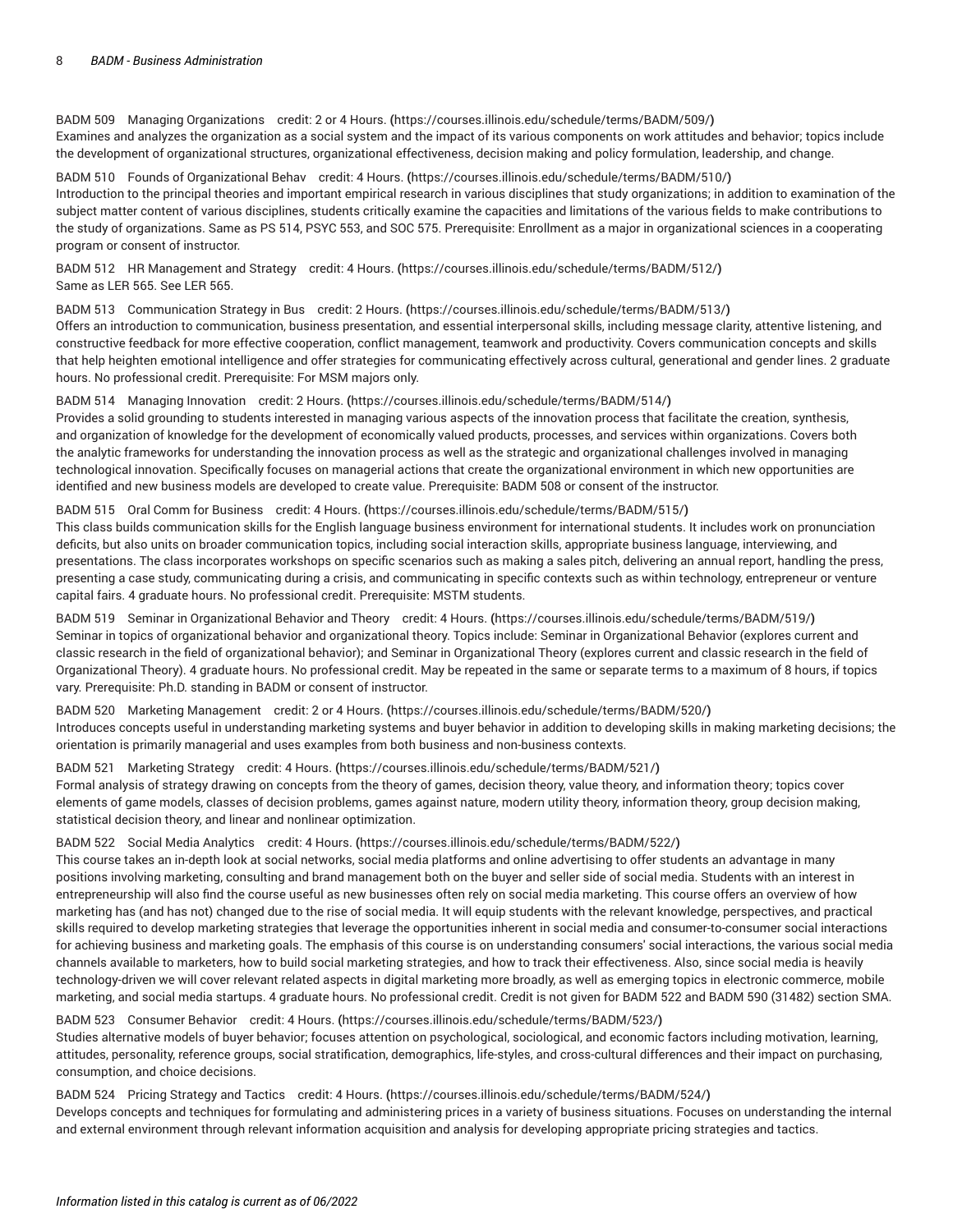#### BADM 525 New Product [Development](https://courses.illinois.edu/schedule/terms/BADM/525/) credit: 2 or 4 Hours. **(**<https://courses.illinois.edu/schedule/terms/BADM/525/>**)**

The decisions on the firm's total market offer, including such topics as use of market analysis in making decisions on assortment, product development, pricing, packaging, branding, and sales forecasting; coordination of these decisions and actions with market communications, physical movement, production, finance, and the overall goals and policies of the firm; and emphasizes the use of analytic and research methods in making assortment and product decisions.

# BADM 528 [Promotional](https://courses.illinois.edu/schedule/terms/BADM/528/) Strategy credit: 4 Hours. **(**<https://courses.illinois.edu/schedule/terms/BADM/528/>**)**

Management orientation to promotional strategy for the medium and large size organization: includes analyses of the primary elements of the promotional function from both qualitative and quantitative perspectives emphasizing such factors as (1) selection among alternative promotional tools, (2) the promotional budgeting and allocation process, and (3) determination of appropriate messages and media schedules for given product/ market situations. Explores widely used models in depth for strategic usefulness; emphasizes case analysis and contemporary situations.

# BADM 529 [Marketing](https://courses.illinois.edu/schedule/terms/BADM/529/) Research credit: 4 Hours. **(**<https://courses.illinois.edu/schedule/terms/BADM/529/>**)** Examines the collection and analysis of information applied to marketing decisions; stresses quantitative methods including samplings, scalings, experimental design, forecasting, and multivariate procedures through the use of class projects on actual market research problems.

BADM 531 Survey [Methods](https://courses.illinois.edu/schedule/terms/BADM/531/) in Mkt Res credit: 4 Hours. **(**<https://courses.illinois.edu/schedule/terms/BADM/531/>**)** Analysis of survey methods in marketing with emphasis on sample design, data collection, and data processing; an advanced course in the methods required to design, implement, and evaluate a research project. Same as [SOC 576.](/search/?P=SOC%20576)

# BADM 532 Sustainable Product Design & Enterprise Plan [Development](https://courses.illinois.edu/schedule/terms/BADM/532/) - I: Bottom-Up Immersion & Design credit: 4 Hours. **(**[https://](https://courses.illinois.edu/schedule/terms/BADM/532/) [courses.illinois.edu/schedule/terms/BADM/532/](https://courses.illinois.edu/schedule/terms/BADM/532/)**)**

Focuses on sustainable product design and enterprise plan development; uses extreme resource constrained contexts to learn about bottom-up immersion and design for any context; virtual immersion in subsistence contexts; emersion of principles for business, design, and engineering; idea generation and evaluation by groups of business, engineering, design and other students; optional international field trips. 4 graduate hours. No professional credit. Prerequisite: Application process.

BADM 533 Sustainable Product Design & Enterprise Plan [Development](https://courses.illinois.edu/schedule/terms/BADM/533/) - II: Bottom-Up Enterprise & Innovation credit: 4 Hours. **(**[https://](https://courses.illinois.edu/schedule/terms/BADM/533/) [courses.illinois.edu/schedule/terms/BADM/533/](https://courses.illinois.edu/schedule/terms/BADM/533/)**)**

Focuses on sustainable product design and enterprise plan development; uses extreme resource constrained contexts to learn about bottom-up enterprise and innovation for any context; project based course focusing on systematic approach for designing sustainable products and developing enterprise plans; covers concept generation and evaluation, detailed design, cost modeling, market-testing & prototyping, product innovation, and sustainable enterprise plan development for subsistence marketplaces or upward innovation for advanced economies. 4 graduate hours. No professional credit. Prerequisite: [BADM 532](/search/?P=BADM%20532) or instructor approval.

# BADM 535 Global [Business](https://courses.illinois.edu/schedule/terms/BADM/535/) credit: 2 Hours. **(**<https://courses.illinois.edu/schedule/terms/BADM/535/>**)**

This course provides students with a clear conceptual understanding of the opportunities and challenges involved with international business transactions. Young managers face a diverse set of circumstances when they engage in cross-border business (trade and foreign direct investment) as opposed to purely domestic business: e.g., enhanced globalization forces, cross-national heterogeneity in institutions and cultures, increased competition from emerging economies, and - particularly germane for this course - altered strategic economic incentives. Accordingly, we will attempt to analyze these issues, make sense of the fundamental forces behind these dynamics, and understand their managerial implications. The class will focus then on the roots of International Business, and complement this focus with important practical implications and 'real-world' examples and cases - the ambition will always be to wed good theory with practice. 2 graduate hours. No professional credit. Prerequisite: MSM student or consent of instructor.

#### BADM 537 Advanced Topics in [Marketing](https://courses.illinois.edu/schedule/terms/BADM/537/) credit: 4 Hours. **(**<https://courses.illinois.edu/schedule/terms/BADM/537/>**)** Seminar on topics associated with the development of marketing theory. Topics may vary from year to year, and include classics in marketing

exchange, development, and thought as well as current research frontiers involving product usage, market definition, data base modeling, and pricing. May be repeated to a maximum of 8 hours. Students may take multiple topics under the course designation, but can only take each topic once for credit towards degree requirements. Prerequisite: Ph.D. standing in BADM or consent of instructor.

BADM 538 Res Sem in [Consumer](https://courses.illinois.edu/schedule/terms/BADM/538/) Behavior credit: 4 Hours. **(**<https://courses.illinois.edu/schedule/terms/BADM/538/>**)** Advanced doctoral level seminar which critically examines the relevance of behavioral and social constructs for generating consumer behavior theories. It specifically discusses the need for, and procedures with which to modify behavioral/social processes. 4 graduate hours. No professional credit. May be repeated in separate terms to a maximum of 12 hours, if topics vary. Prerequisite: Ph.D. standing in BADM or consent of instructor.

#### BADM 539 Math Models in [Marketing](https://courses.illinois.edu/schedule/terms/BADM/539/) credit: 4 Hours. **(**<https://courses.illinois.edu/schedule/terms/BADM/539/>**)**

Seminar in model building as a tool for research in marketing. Application of the mathematics of optimization, dynamics, linear algebra and games to marketing topics including consumer choice, retailing, price promotions, advertising, personal selling, positioning, new product diffusion. Research project using marketing models required. Prerequisite: Ph.D. standing in BADM or consent of instructor.

### BADM 540 Frontiers in [Technology](https://courses.illinois.edu/schedule/terms/BADM/540/) credit: 0 or 1 Hours. **(**<https://courses.illinois.edu/schedule/terms/BADM/540/>**)**

This course provides the opportunity to listen to, discuss, and present on ideas and technologies which are expected to affect our lives in the near future. Activities include seminars and professional development activities, corporate visits, and presentations by researchers who work on the cutting edge of technology. 0 or 1 graduate hours. No professional credit. Approved for Letter and S/U grading. May be repeated in separate terms up to 2 credit hours. Prerequisite: MSTM students.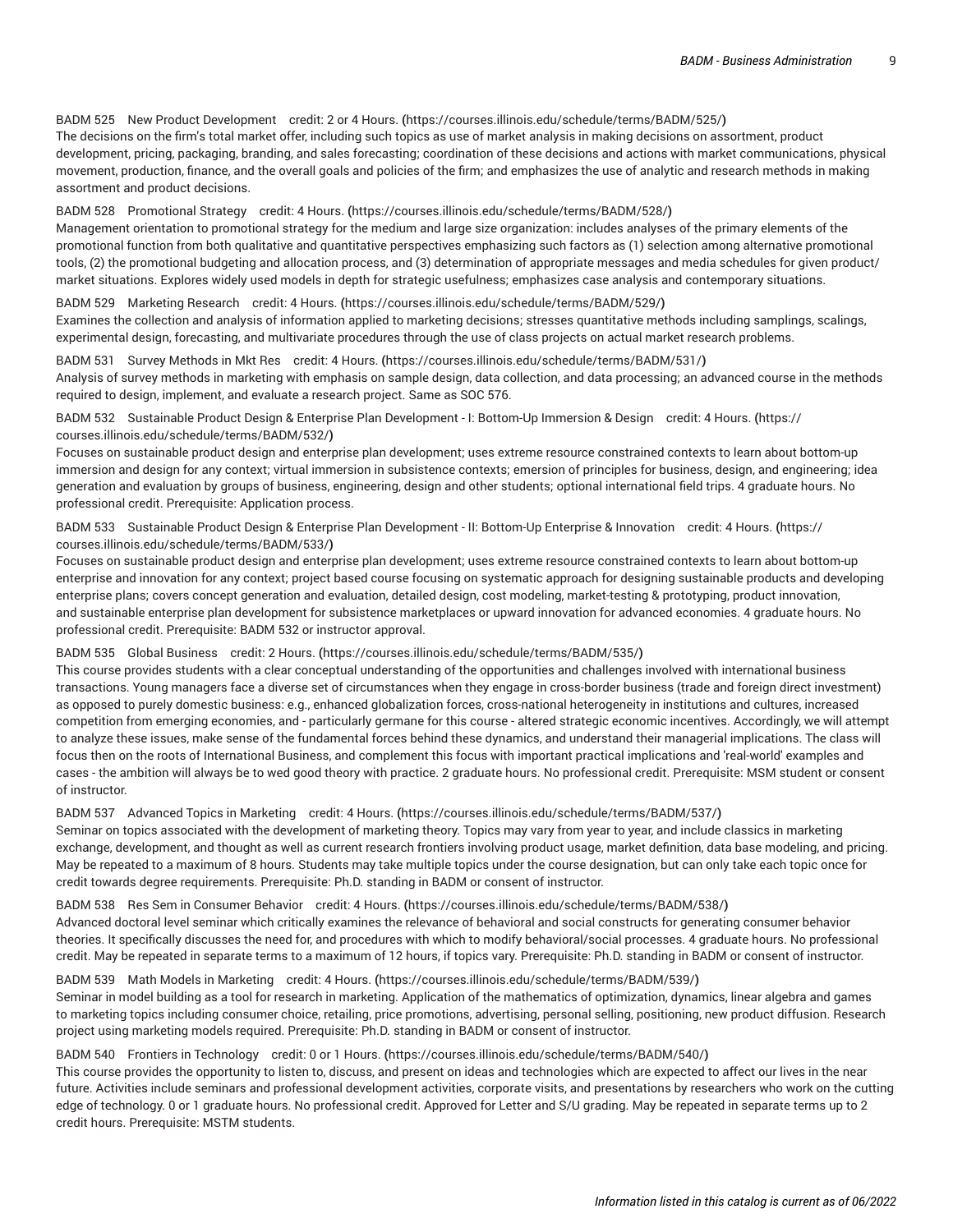BADM 541 Foundations of Strategic [Management](https://courses.illinois.edu/schedule/terms/BADM/541/) credit: 4 Hours. **(**<https://courses.illinois.edu/schedule/terms/BADM/541/>**)** Addresses conceptual issues and theoretical perspectives for analyzing strategic behavior within and between firms: The course draws from prominent theories of strategic management, such as game theory, transaction-costs theory, and dynamic resource-based theory. Through lectures, case analyses, and simulation games, students learn to apply theoretical frameworks to a broad array of strategic problems, including diversification, M&A, strategic alliances, dynamic capabilities, incentives, organizational structure, culture, and strategic decision-making. 4 graduate hours. No professional credit.

# BADM 543 [Technology](https://courses.illinois.edu/schedule/terms/BADM/543/) Strategy credit: 2 or 4 Hours. **(**<https://courses.illinois.edu/schedule/terms/BADM/543/>**)**

Technological change is a fundamental challenge and opportunity for business leaders in the modern economy. This course deals with concepts and analytical frameworks for strategizing and managing in an environment of technological upheaval and constant innovation. Broadly, students are exposed to ideas about how firms create value through new technologies, and how they in turn capture some of that value to make profits. Specific topics include sources and patterns of innovation, business models, first mover advantages, barriers to imitation, technology commercialization modes, network effects and standards competition, creative destruction and technological disruption, alliances and collaboration, and strategic renewal. The course aims to impart the strategic toolkits and skills required to manage dynamic technology-intensive businesses. 2 or 4 graduate hours. No professional credit.

### BADM 544 Strategic [Management](https://courses.illinois.edu/schedule/terms/BADM/544/) credit: 2 or 4 Hours. **(**<https://courses.illinois.edu/schedule/terms/BADM/544/>**)**

An integrative examination of executive-level decisions and policies that drive company survival and performance. Combines theoretical and practical learning through strategic management tools, frameworks, examples and case studies. Provides a top management view of companies and organizations that is essential learning for any leader. 2 or 4 graduate hours. No professional credit. Credit is not given for both [BADM 544](/search/?P=BADM%20544) and BADM 339. Prerequisite: [BADM 509,](/search/?P=BADM%20509) [BADM 520](/search/?P=BADM%20520), and [BADM 567,](/search/?P=BADM%20567) [FIN 520](/search/?P=FIN%20520), or equivalent.

#### BADM 545 Found of Strategy [Research](https://courses.illinois.edu/schedule/terms/BADM/545/) credit: 2 Hours. **(**<https://courses.illinois.edu/schedule/terms/BADM/545/>**)**

Seminars on topics in the development of strategic management theory. Topics include: Classics in Strategic Management (explores the historical development of the foundational literature of strategic management); and Theory Development and Assessment in Strategic Management (focuses on the process of conducting and critiquing research in the field). May be repeated in the same or separate terms to a maximum of 4 hours. Students may take multiple topics under the course designation, but can only take each topic once for credit towards degree requirements. Prerequisite: Ph.D. standing in BADM or consent of instructor.

# BADM 546 Strategy Content [Research](https://courses.illinois.edu/schedule/terms/BADM/546/) credit: 2 Hours. **(**<https://courses.illinois.edu/schedule/terms/BADM/546/>**)**

Seminar covering the foundations of strategy content and formulation research. Topics include: Economic Theories in Strategic Management (including strategic management applications of industrial organization economics); and Economic Approaches to Strategic Management Research (including transaction costs, resource-based and property rights research). May be repeated in the same or separate terms to a maximum of 4 hours. Students may take multiple topics under the course designation, but can only take each topic once for credit towards degree requirements. Prerequisite: Ph.D. standing in BADM or consent of instructor.

# BADM 547 Strategy Process [Research](https://courses.illinois.edu/schedule/terms/BADM/547/) credit: 2 Hours. **(**<https://courses.illinois.edu/schedule/terms/BADM/547/>**)**

Seminar on research into strategy formulation and implementation processes. Topics include: Behavioral Theories in Strategic Management (theoretical and empirical research on complex organizations and their environments); and Behavioral Approaches to Strategic Management Research (behavioral research into strategy formulation and implementation processes). May be repeated in the same or separate terms to a maximum of 4 hours. Students may take multiple topics under the course designation, but can only take each topic once for credit towards degree requirements. Prerequisite: Ph.D. standing in BADM or consent of instructor.

# BADM 548 Corp & Comp Strategy [Research](https://courses.illinois.edu/schedule/terms/BADM/548/) credit: 2 Hours. **(**<https://courses.illinois.edu/schedule/terms/BADM/548/>**)**

Research seminars on topics in firm-level and business-level strategy. Topics include: Corporate Strategy (explores issues associated with the scope of the firm, corporate governance and value creation), and Competitive Strategy (focuses on strategic positioning, timing, competitive advantage and sustainability). May be repeated in the same or separate terms to a maximum of 4 hours. Students may take multiple topics under the course designation, but can only take each topic once for credit towards degree requirements. Prerequisite: Ph.D. standing in BADM or consent of instructor.

# BADM 549 Current Strategy [Research](https://courses.illinois.edu/schedule/terms/BADM/549/) credit: 2 Hours. **(**<https://courses.illinois.edu/schedule/terms/BADM/549/>**)**

Seminar on current theoretical and empirical research relating to emerging areas of knowledge in the strategic management field. Reflecting the emphasis of current research on strategic and organizational phenomena, topics vary from year to year. May be repeated in the same or separate terms to a maximum of 4 hours. Students may take multiple topics under the course designation, but can only take each topic once for credit towards degree requirements. Prerequisite: Ph.D. standing in BADM or consent of instructor.

# BADM 550 Business [Practicum](https://courses.illinois.edu/schedule/terms/BADM/550/) credit: 0 to 4 Hours. **(**<https://courses.illinois.edu/schedule/terms/BADM/550/>**)**

Provides a unique opportunity to apply student's classroom knowledge, their skills and experiences in a real world setting. Each student should expect the experience to be as close to working in a business environment as the academic environment allows. Each team of students will work in a collaborative relationship with real businesses and organizations to solve real problems by developing implementable solutions. The instructor's expectation is that each student will provide professional quality work. 0 to 4 graduate hours. No professional credit. Approved for Letter and S/U grading. May be repeated in separate terms up to 8 credit hours. Prerequisite: Restricted to MSTM, MSM, MS Business Analytics students.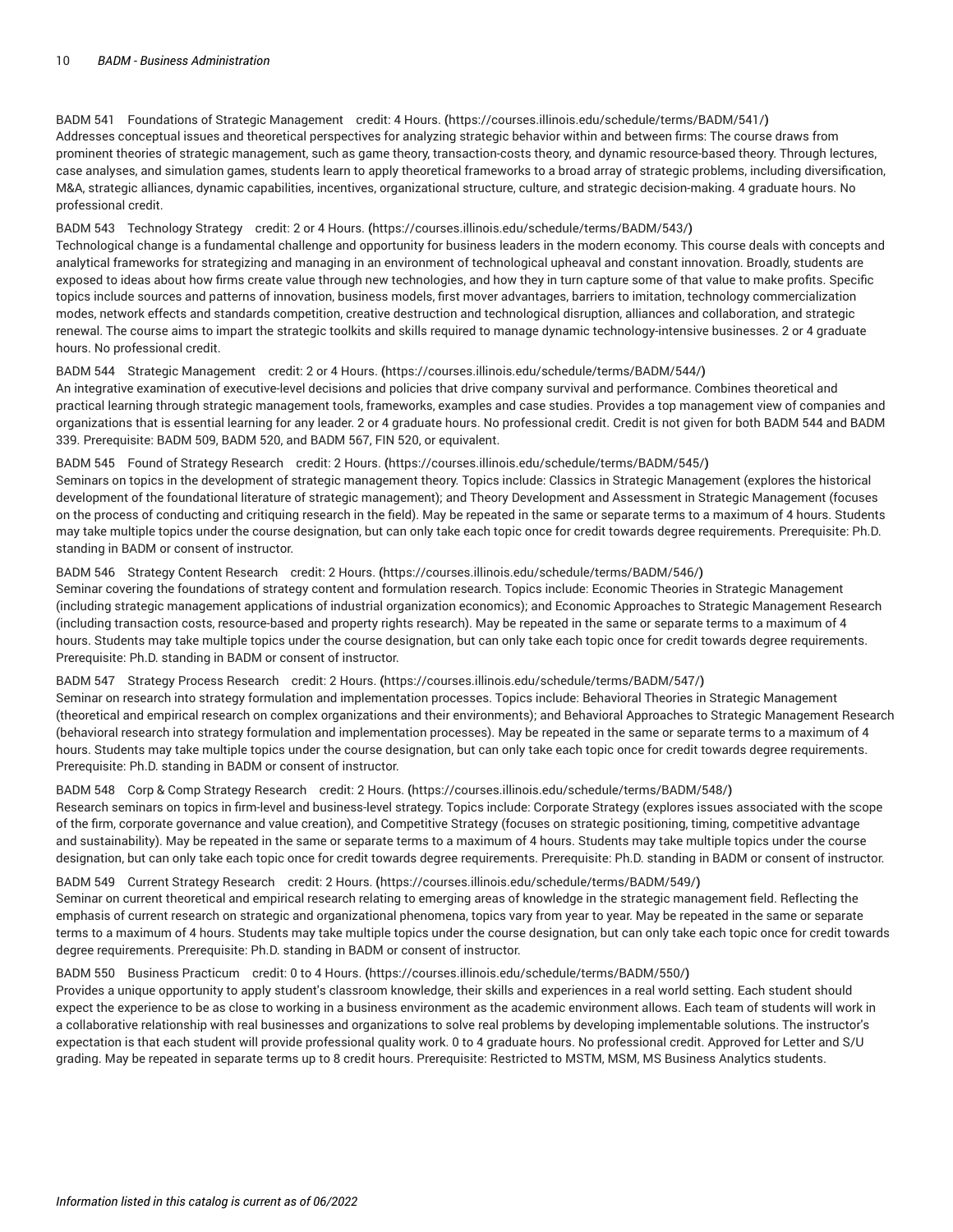### BADM 551 Managing [Intellectual](https://courses.illinois.edu/schedule/terms/BADM/551/) Property credit: 2 Hours. **(**<https://courses.illinois.edu/schedule/terms/BADM/551/>**)**

Knowledge assets - technologies, knowhow, creative works, reputations, talent, and customer relationships - are critical drivers of business today. Intellectual property (IP) of various types (patents, copyrights, trade secrets, trademarks, etc.) can confer valuable rights over these knowledge assets, which makes intellectual property strategy a vital skill in the modern manager's professional toolkit. This course provides an introduction to different IP types and an in-depth exploration of the strategic issues entailed in using (obtained, licensing and enforcing) IP rights in business. It examines how IP strategies can be used to support the company's overall strategy, and how the two can be better aligned. The end goal is to develop the business manager's vocabulary, understanding, and strategic thinking in dealing with intellectual property as tools for competitive business success. 2 graduate hours. No professional credit.

BADM 552 Legal Aspects of Mgt [Decisions](https://courses.illinois.edu/schedule/terms/BADM/552/) credit: 4 Hours. **(**<https://courses.illinois.edu/schedule/terms/BADM/552/>**)** The legal environment in which business decisions are made, including the legal system and the role of courts, government taxation and regulation of business, administrative law, antitrust law, labor law, and trends in the law affecting business policy.

BADM 553 Ethical [Dilemmas](https://courses.illinois.edu/schedule/terms/BADM/553/) in Business credit: 4 Hours. **(**<https://courses.illinois.edu/schedule/terms/BADM/553/>**)** Examines business decision making and the role ethics plays in that process. Analysis of how managers behave and whether ethical choices are knowingly made or only realized thereafter.

BADM 554 Enterprise Database [Management](https://courses.illinois.edu/schedule/terms/BADM/554/) credit: 4 Hours. **(**<https://courses.illinois.edu/schedule/terms/BADM/554/>**)** Databases are important because they play a critical role in today's business environment. Almost all modern organizations use database technologies to store and manage data in every functional area of business including its operations, finance, accounting, and marketing. By understanding data modeling and being able to query databases, you possess one of the most marketable skills to help a business better manage their data and discover new opportunities through better analytics. At the end of this course you will be able to (a) Understand and help articulate the data needs of the company (requirement analysis), (b) Conceptually model the relationship of the data (data modeling), (c) Query databases to meet business requirements, (d) Understand the principles of design of data warehouses, (e) Understand the alternatives to relational databases (no SQL) with reference to storing Big Data, and (f) Explain the benefits of distributed databases 4 graduate hours. No professional credit. Credit is not given for both [BADM 554](/search/?P=BADM%20554) and [BADM 352.](/search/?P=BADM%20352)

BADM 555 Info Sys [Development](https://courses.illinois.edu/schedule/terms/BADM/555/) and Mgt credit: 4 Hours. **(**<https://courses.illinois.edu/schedule/terms/BADM/555/>**)** Addresses issues relevant to the development of large-scale information systems including systems concepts and thinking, systems development life cycle, objectives, methodology and deliverables in each phase, behavioral implications of systems development and integration information systems with business processes. Credit is not given for both [BADM 555](/search/?P=BADM%20555) and [BADM 353](/search/?P=BADM%20353).

BADM 556 Electronic [Commerce](https://courses.illinois.edu/schedule/terms/BADM/556/) credit: 4 Hours. **(**<https://courses.illinois.edu/schedule/terms/BADM/556/>**)** Graduate seminar in Electronic Commerce (EC), focusing on the integration of IT and business models. Topics include: (1) business-to-consumer EC; (2) business-to-business EC; (3) enterprise information management; (4) infrastructure development; (5) knowledge management; and (6) EC strategy.

BADM 557 Business [Intelligence](https://courses.illinois.edu/schedule/terms/BADM/557/) credit: 4 Hours. **(**<https://courses.illinois.edu/schedule/terms/BADM/557/>**)** This graduate level course provides a conceptual and practical overview of analytical tools, techniques, and practices used to support data-driven decision making in organizations. Topics include data visualization, machine learning techniques, and business intelligence programming languages or services. 4 graduate hours. No professional credit. Credit is not given for both [BADM 557](/search/?P=BADM%20557) and [BADM 453](/search/?P=BADM%20453).

BADM 558 Big Data [Infrastructures](https://courses.illinois.edu/schedule/terms/BADM/558/) credit: 4 Hours. **(**<https://courses.illinois.edu/schedule/terms/BADM/558/>**)**

Provides students a thorough understanding of the fundamentals of big data platforms and technologies, data engineering, data analytics and algorithms for both operational and analytical use cases. Experimenting end to end pipelines on cloud platforms from data collection to presenting data driven insights for a nontechnical audience. Students will have the opportunity to understand both relational, analytical databases and NoSQL databases on the cloud as well as on premise from real-life datasets while leveraging programmatic or configuration driven data pipelines. 4 graduate hours. No professional credit.

BADM 559 Enterprise IT [Governance](https://courses.illinois.edu/schedule/terms/BADM/559/) credit: 4 Hours. **(**<https://courses.illinois.edu/schedule/terms/BADM/559/>**)** Addresses enterprise IT governance, with a focus on (1) IT governance strategy, including strategic mapping, IT portfolio management, and IT risks assessment; (2) IT control frameworks for organizing IT processes and defining management control objectives, and (9) Trustworthy information management.

BADM 560 IT Consulting [Management](https://courses.illinois.edu/schedule/terms/BADM/560/) credit: 4 Hours. **(**<https://courses.illinois.edu/schedule/terms/BADM/560/>**)**

This course enables students to comprehend, explore and manage issues confronting management consultants. The course aims to reach a balance between consulting principles and information technology (IT) management. The course is structured around five objectives of understanding the management consulting life-cycle, consulting tools and techniques, IT valuation methods, IT governance, and emerging IT trends and their impact. Students will prepare the most prevalent types of consulting engagements, conduct case-orientated research and analysis, understand the consulting engagement life-cycle, innovation management, while exploring and debating materials from industry thought-leaders. 4 graduate hours. No professional credit. Prerequisite: MBA, MSTM and IT Minors/Concentrations.

BADM 561 Revenue [Management](https://courses.illinois.edu/schedule/terms/BADM/561/) credit: 2 Hours. **(**<https://courses.illinois.edu/schedule/terms/BADM/561/>**)**

Focuses on how a firm should set and update pricing and product availability decisions across various selling channels in order to maximize its profitability. The adoption of revenue management systems has transformed the transportation and hospitality industries, and is increasingly important in retail, telecommunications, entertainment, financial services, health care and manufacturing. Through a combination of case studies, hands-on exercises and lectures, the course will review the main methodologies that are used in these industries and survey current and emerging practices. 2 graduate hours. No professional credit. Prerequisite: Familiarity with use of Excel.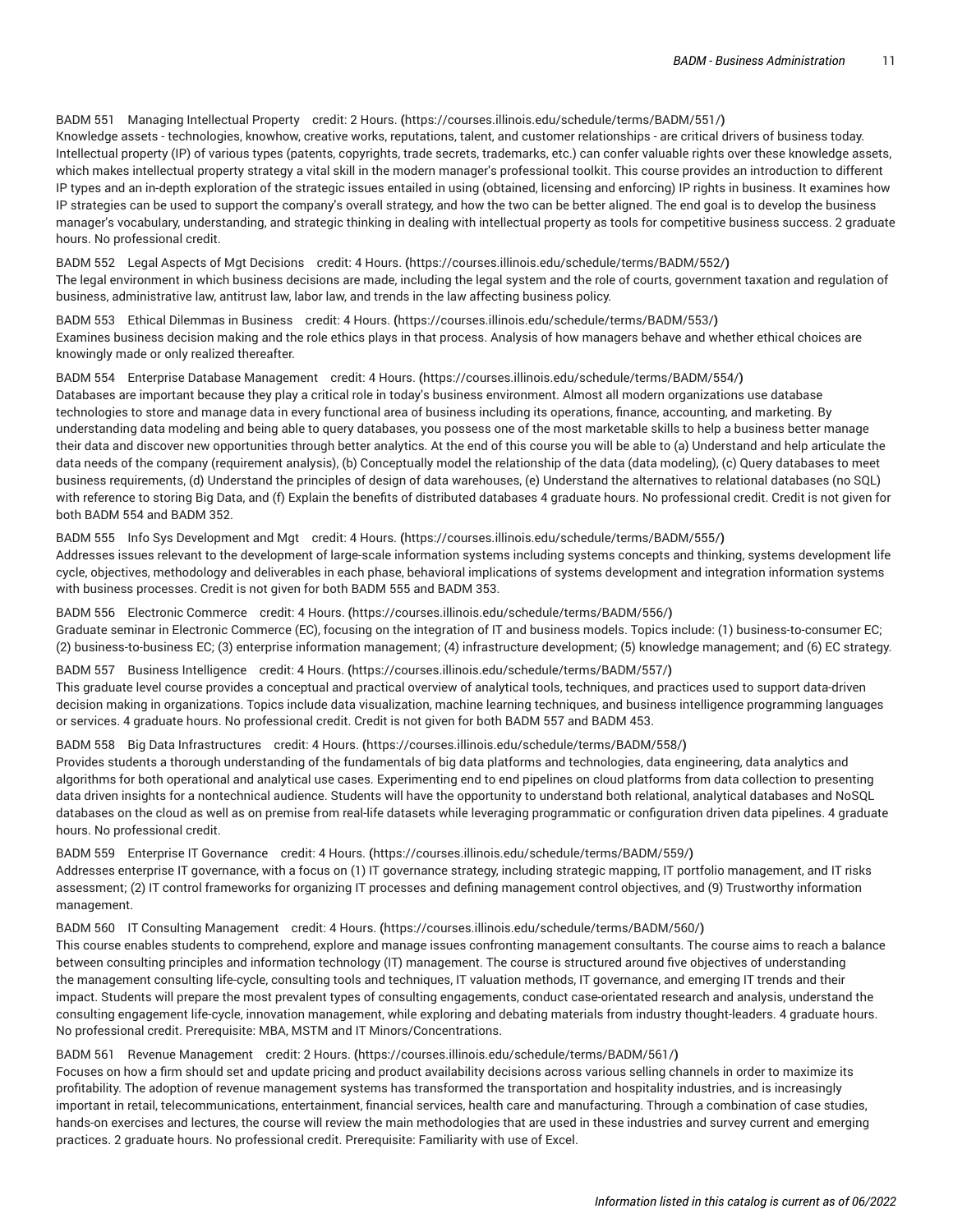# BADM 562 Social Media [Strategy](https://courses.illinois.edu/schedule/terms/BADM/562/) credit: 4 Hours. **(**<https://courses.illinois.edu/schedule/terms/BADM/562/>**)**

Managers in firms today must be equipped to deal with the new reality of a socially connected society. In this course, students will improve their analytical capabilities and understanding of the opportunities and challenges that social media, global collaboration and new ways of engaging customers pose for the firm. An emphasis will be placed on managerial decision making in the context of the social media phenomenon. 4 graduate hours. No professional credit. Prerequisite: Enrollment in the MBA, MSTM, or PMBA program or in the IT Graduate Minor/Concentration.

# BADM 563 [Operations](https://courses.illinois.edu/schedule/terms/BADM/563/) Strategy credit: 4 Hours. **(**<https://courses.illinois.edu/schedule/terms/BADM/563/>**)**

The main objective of this course is to examine how manufacturing and operations can be used as sources of competitive advantage. Some firms compete based on innovation and high-performing products. Others may rely on rapid delivery, flexibility to accommodate specific customer needs, or cost leadership. The capabilities that allow the pursuit of these strategies are usually the result of well formulated and executed operations strategies. This course illuminates the fundamental drivers that make the pursuit of these and other strategies possible 4 graduate hours. No professional credit. Prerequisite: Enrollment in the MBA or MSTM program, or the Supply Chain Management Concentration.

BADM 564 Business Process [Improvement](https://courses.illinois.edu/schedule/terms/BADM/564/) credit: 4 Hours. **(**<https://courses.illinois.edu/schedule/terms/BADM/564/>**)**

The main objective of this course is to learn tools and techniques for process improvement that are commonly used today under organizational initiatives such as Lean Management and Six Sigma. Classes will consist of lecture-discussions and problem solving exercises, and demonstrations and practice of the use of software for statistical analyses. 4 graduate hours. No professional credit. Prerequisite: [BADM 567,](/search/?P=BADM%20567) [MBA 502](/search/?P=MBA%20502) MSP, or consent of instructor.

#### BADM 565 [Strategic](https://courses.illinois.edu/schedule/terms/BADM/565/) Sourcing credit: 4 Hours. **(**<https://courses.illinois.edu/schedule/terms/BADM/565/>**)**

This course aims to provide students with an understanding of the impact that sourcing and supply management have on the success and profitability of firms in today's business environment. We will look at some of the factors that need to be considered when making sourcing and supplier management decisions (make or buy, in-sourcing, and outsourcing; quality; quantity and inventory; prices; costs; supplier selection; supplier evaluation; globalization), and discuss the influence that sourcing and supply management have on other functional activities, such as product design, inventory management, etc. 4 graduate hours. No professional credit. Credit is not given for [BADM 565](/search/?P=BADM%20565) and [BADM 590,](/search/?P=BADM%20590) Section STS.

BADM 566 Supply Chain [Management](https://courses.illinois.edu/schedule/terms/BADM/566/) credit: 2 or 4 Hours. **(**<https://courses.illinois.edu/schedule/terms/BADM/566/>**)** Focuses on how to manage flows of products and services from raw material sources to final customers and associate flows of information. Helps students to develop a system view of measuring channel performance, integrating cross-functional activities, and coordinating processes across organizations.

BADM 567 Process [Management](https://courses.illinois.edu/schedule/terms/BADM/567/) credit: 2 or 4 Hours. **(**<https://courses.illinois.edu/schedule/terms/BADM/567/>**)** Introductory course in decision-making problems in production; includes the theoretical foundations for production management as well as the applications of decision-making techniques to production problems in the firm; and considers production processes, plant layout, maintenance, scheduling, quality control, and production control in particular.

BADM 568 [Planning](https://courses.illinois.edu/schedule/terms/BADM/568/) and Control Systems credit: 4 Hours. **(**<https://courses.illinois.edu/schedule/terms/BADM/568/>**)** In-depth treatment of concepts involved in designing and implementing planning and control systems within the context of a dynamic environment; particular emphasis on the systematic use of information to maintain the efficient flow of materials, utilization of people and technology, coordination with suppliers, and communication with customers.

BADM 569 Res Topics in [Operations](https://courses.illinois.edu/schedule/terms/BADM/569/) Mgt credit: 4 Hours. **(**<https://courses.illinois.edu/schedule/terms/BADM/569/>**)** Current and classical literature in the area of Operations Management. The topics covered may vary from year to year and may include performance measures, inventory management, planning, scheduling, location, layout, product design, process design, and forecasting. 4 graduate hours. No professional credit. May be repeated in the same or separate terms. Prerequisite: Ph.D. standing in BADM or consent of instructor.

BADM 570 Power & [Leadership](https://courses.illinois.edu/schedule/terms/BADM/570/) in Orgs credit: 4 Hours. **(**<https://courses.illinois.edu/schedule/terms/BADM/570/>**)** Organizations are political systems, so leadership is a political task that raises practical, ethical, and personal challenges. This course aims to help students better understand power in organizations and to become more effective political actors in their professional careers. The course will address normative questions about power's legitimate purposes and the ethical constraints which should govern its use. We will also consider how the pursuit and attainment of power can affect people. In addition, the course will explore the nature of leadership and its relationship to power. Leadership, as we shall come to see in the course of the class, is an inherently ethical and personal concept. The course considers both realism and idealism, both "getting things done" and "doing the right thing." The course involves reading a large number of cases and attempting to learn from the experiences of successful and failed organizational politicians/leaders. We will also draw upon a large body of popular management literature and social scientific research which has directly addressed the phenomena of power and leadership in and around organizations. The course will be highly interactive and

BADM 571 Digital [Business](https://courses.illinois.edu/schedule/terms/BADM/571/) & IT Strategy credit: 2 Hours. **(**<https://courses.illinois.edu/schedule/terms/BADM/571/>**)** This course is to discuss digital business management and IT strategy based on emerging digital technology developments. 2 graduate hours. No professional credit. Prerequisite: Restricted to students in MAS and MSTM programs.

discussion-based. 4 graduate hours. No professional credit. Prerequisite: Enrollment in the MBA, PMBA, or MSTM program.

BADM 572 Stat for Mgt [Decision](https://courses.illinois.edu/schedule/terms/BADM/572/) Making credit: 2 or 4 Hours. **(**<https://courses.illinois.edu/schedule/terms/BADM/572/>**)** The application of classical and modern statistics for business decision making. The level of the course assumes some prior knowledge of basic statistics as well as facility with elementary calculus.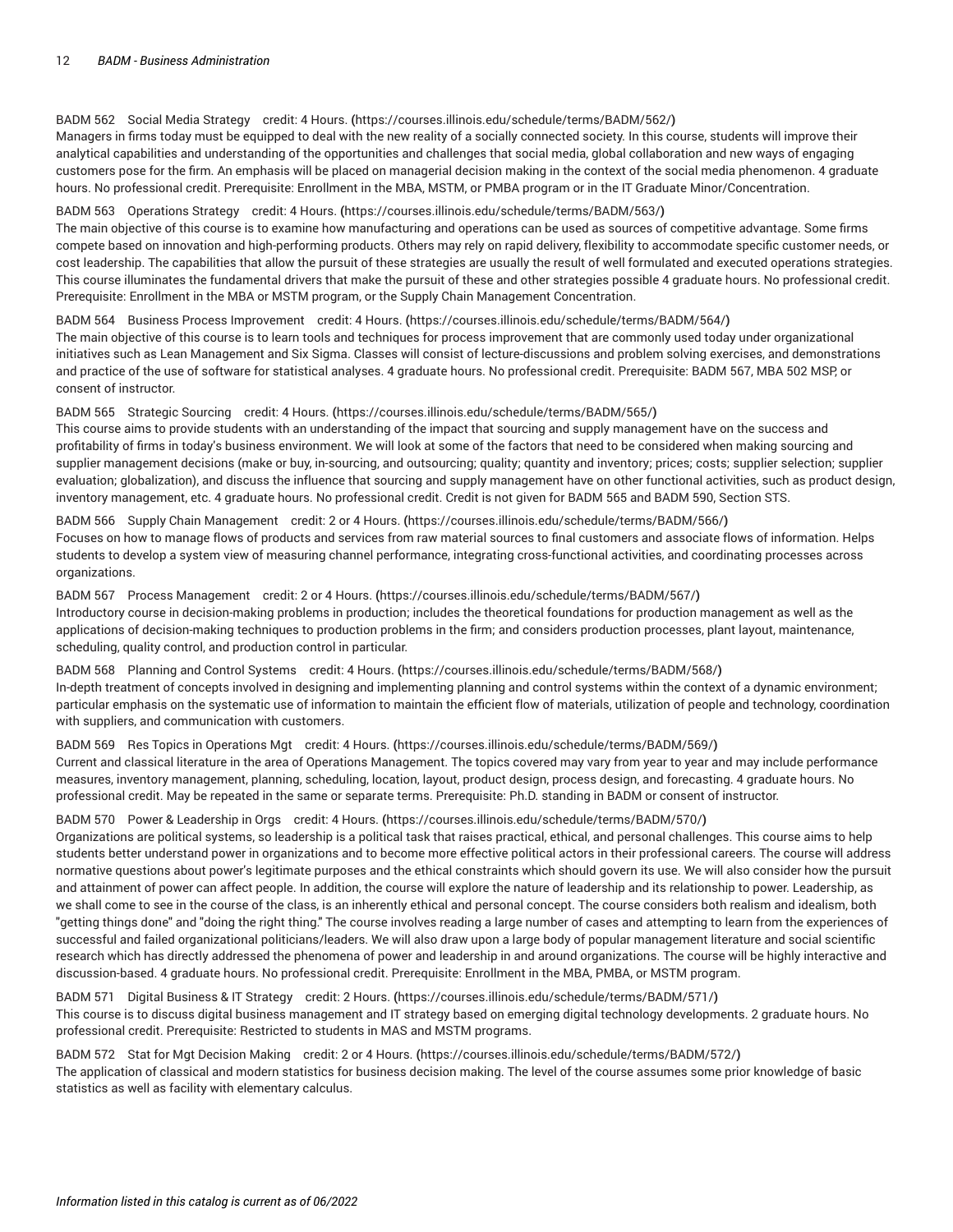# BADM 573 Decision [Analytics](https://courses.illinois.edu/schedule/terms/BADM/573/) credit: 2 or 4 Hours. **(**<https://courses.illinois.edu/schedule/terms/BADM/573/>**)**

Introduction to analytical approaches to decision making using statistical, probabilistic, and quantitative methods based on data and judgment. This course focuses on understanding of the decision analytic framework and applying practical hands-on skills and tools to business decisions under uncertainty. 2 or 4 graduate hours. No professional credit.

#### BADM 574 [Simulation](https://courses.illinois.edu/schedule/terms/BADM/574/) and Risk Analysis credit: 2 Hours. **(**<https://courses.illinois.edu/schedule/terms/BADM/574/>**)**

This course provides quantitative tools for solution of management problems involving risk, competing objectives, and complex constraints. The course will provide hands-on experience with techniques for solving these problems, with a particular emphasis on models and methods that enable managers to proactively manage and mitigate risk, obtain insight, and support decision making. Models are illustrated with applications to operations management, finance, and marketing, with a particular emphasis on issues associated with project portfolio management. Hands-on modeling skills are developed using spreadsheet-based software tools. We will consider challenges that executives and organizations encounter when implementing these approaches, and demonstrate how mathematical models can improve on "seat of the pants" methods.

#### BADM 575 Supply Chain [Analytics](https://courses.illinois.edu/schedule/terms/BADM/575/) credit: 4 Hours. **(**<https://courses.illinois.edu/schedule/terms/BADM/575/>**)**

The objective of the course is to introduce students to using data analytics for improving decision making in supply chains. With Globalization and digitization of supply chains a large volume of data is getting generated within supply chains. Being able to use the information in the data to improve supply chain functioning is critical to success for many organizations. In this course, students are introduced to data analytic methods such as statistical modeling and machine learning methods for organization, and analysis of large volume of different kind of data that relate to specific aspects of managing and organizing supply chain. This course follows a project based practical learning approach. The course is divided into several modules and students are required to analyze and present data and inferences with respect to these modules. 4 graduate hours. No professional credit. Credit is not given for [BADM 575](/search/?P=BADM%20575) and [BADM 590](/search/?P=BADM%20590) (31474) Section SCA.

#### BADM 576 Data Science and [Analytics](https://courses.illinois.edu/schedule/terms/BADM/576/) credit: 4 Hours. **(**<https://courses.illinois.edu/schedule/terms/BADM/576/>**)**

In this course, you will learn not only data analytic techniques but also the managerial implications of competing with analytics. You will understand the managerial challenges of using data analytics to develop a strategic advantage through readings and case studies. You will learn techniques such as statistical inference, linear modeling, sentiment analytics, and data mining through hands-on exercises in R. R is an open source language that has grown in importance and usage in corporations. Finally, you will be able to present and interpret data through an understanding of data visualization techniques. 4 graduate hours. No professional credit.

# BADM 577 [Predictive](https://courses.illinois.edu/schedule/terms/BADM/577/) Data Analytics credit: 4 Hours. **(**<https://courses.illinois.edu/schedule/terms/BADM/577/>**)**

This course covers advanced techniques of data analytics, with an emphasis on the predictive perspective. This course provides both rationale and real-world applications of data analytics and is ideal for students seeking to extract insights from real data to support business decision-making. In particular, students will learn to: (1) mine, summarize and visualize data (2) formulate, identify, and design optimal procedure for prediction, forecast and inferential decision-making (3) uncover and quantify the influence of performance drivers with data (4) draw data-driven conclusions to create competitive advantage for businesses. 4 graduate hours. No professional credit. Credit is not given for [BADM 577](/search/?P=BADM%20577) and [BADM 590](/search/?P=BADM%20590) (47816), Section AN.

# BADM 582 Multinational [Management](https://courses.illinois.edu/schedule/terms/BADM/582/) credit: 4 Hours. **(**<https://courses.illinois.edu/schedule/terms/BADM/582/>**)** Examines critical issues facing managers who work in multinational firms. Designed to develop students' skills for working in a global business environment. Topics include foreign market entry strategies, global management of the functional areas of business, and management and control of multinational firms in the global marketplace.

#### BADM 583 [Current](https://courses.illinois.edu/schedule/terms/BADM/583/) Topics in Intl Bus credit: 4 Hours. **(**<https://courses.illinois.edu/schedule/terms/BADM/583/>**)**

Continuation of [BADM 582.](/search/?P=BADM%20582) Examines topics related to management and integration of multinational firms not covered in [BADM 582](/search/?P=BADM%20582). Possible topics include foreign investment decisionmaking, global manufacturing and supply chain management, international joint ventures and strategic alliances, cross-border mergers, global R&D, and global strategic human resource management. May be repeated.

# BADM 584 Global [Marketing](https://courses.illinois.edu/schedule/terms/BADM/584/) credit: 4 Hours. **(**<https://courses.illinois.edu/schedule/terms/BADM/584/>**)**

Analyzes marketing strategy across national boundaries, the problems of marketing within foreign countries, and the coordination of global marketing programs. Includes problems faced by the exporter, licensor, joint venture, and multinational firm. The full range of market activities are discussed from a global perspective.

BADM 586 Intl Comparative [Management](https://courses.illinois.edu/schedule/terms/BADM/586/) credit: 4 Hours. **(**<https://courses.illinois.edu/schedule/terms/BADM/586/>**)** Compares and contrasts different regional/national business systems and organizational practices including those from both developed and developing countries. Designed to advance students' global management knowledge and cross-cultural skills for functioning effectively in a transnational economy. Includes an optional overseas study trip to visit local companies and subsidiaries of multinational firms.

# BADM 588 Business Practice [Immersion](https://courses.illinois.edu/schedule/terms/BADM/588/) credit: 0 to 4 Hours. **(**<https://courses.illinois.edu/schedule/terms/BADM/588/>**)**

This course is designed to gain problem solving skills by working on a real project in a company. The project must have measurable goals. The course helps students gain valuable first hand experience in dealing with an organization, interacting with people, learning how different functions in an organization work, and refining time management and communication skills. 0 to 4 graduate hours. No professional credit. Approved for Letter and S/ U grading. May be repeated up to 4 hours in separate semesters. Prerequisite: Enrollment in MS Program in Business.